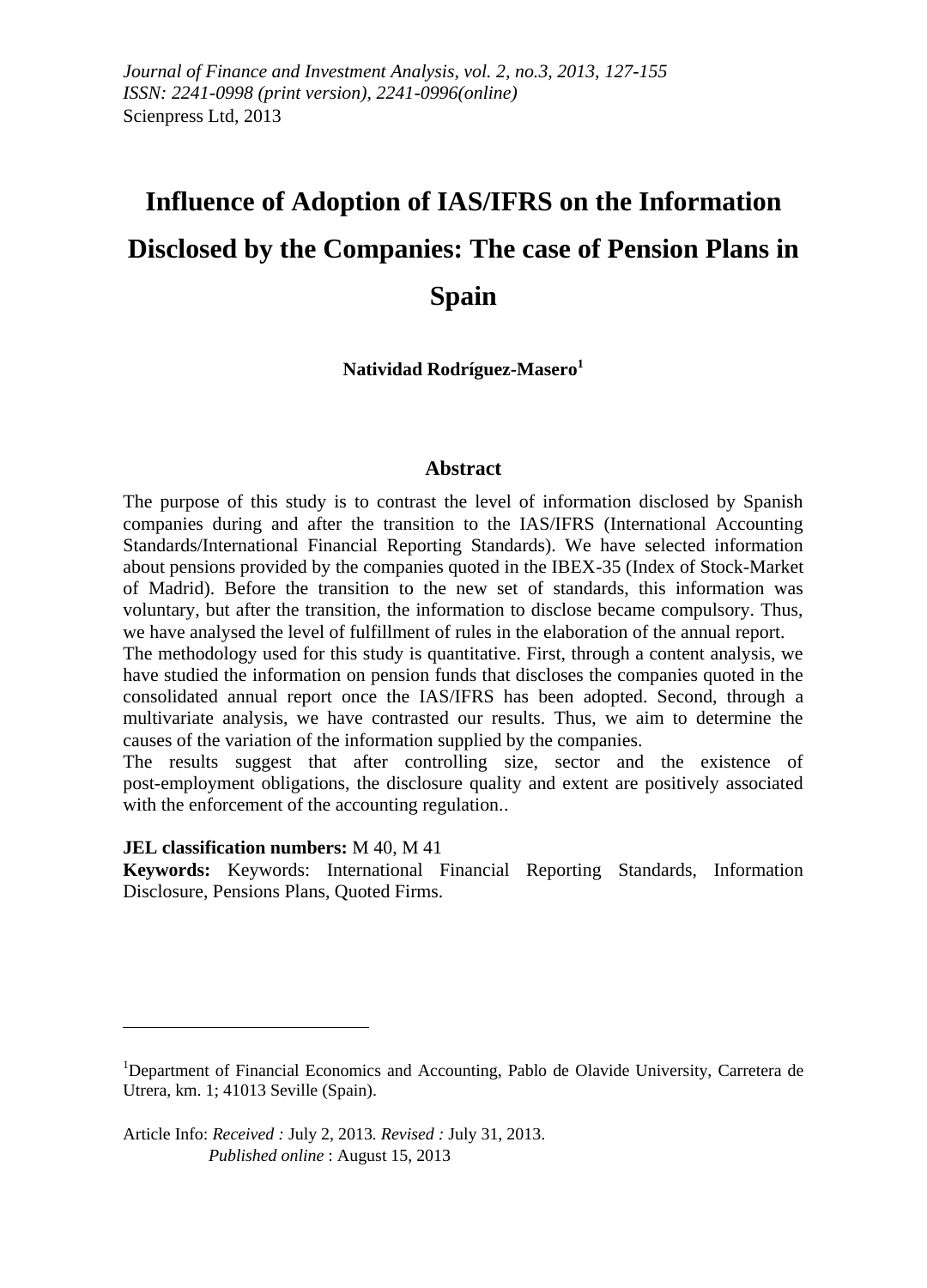# **1 Introduction**

The adoption of the IAS/IFRS is causing important changes in information that companies must provide in consolidated financial statements in European Union companies (Pope and McLeay 2011) and Spanish companies (Tua 2005). Many of the standards are related to the use of fair value and the implementation of new techniques far from the Spanish tradition. Additionally, the use of new terminology has appeared as another problem to be solved by accountants. Finally, the caution that has traditionally been used in the valuation of assets in Spain has been de-emphasized.

Important changes to the existing regulation of pension funds are introduced (FEF 2003; Ali 2005). The current Spanish accounting regulation does not gather this type of information as an "informative unit" to be disclosed in the annual report, and most of the information to be provided is not compulsory, so the provided information is quite limited. However, the IAS/IFRS regulates the recognition, valuation and disclosure of this information, primarily through IAS 26 (Accounting and Reporting by Retirement Benefit Plans) and secondarily through IAS 19 (Employee Benefits), in a more extensive and exhaustive way than present Spanish accounting regulations.

In addition to the changes introduced by these accounting regulations, there are other aspects related to the inclusion of this information in the annual reports of the promotional companies. In this respect, among others, the following trends can be mentioned: (1) the rise of pension plans as a disadvantaged instrument of social forecast, due to the incapacity of the public systems to support public pensions (FEF 2005); and (2) the legal changes in recent years that require Spanish companies to express their commitments to pensions through a Plan of Pensions and/or contracts of insurance (González and González 2003).

In spite of the legal changes introduced in the last few years regarding pensions in Spain and Europe, literature is scarce on in-depth studies and empirical information disclosed by companies (Larson and Street 2004). In agreement with Alí (2005), more empirical evidence needs to be provided in the literature about the fulfillment of IAS/IFRS after the adoption of these regulations by the national legislation (García-Benau and Zorio 2002; Larson and Street 2004, Nobes 2006).

The objective of this work is to study the adoption of the IAS/IFRS with respect to the information on retirement benefits disclosed in companies' annual reports. The companies quoted in the IBEX 35 Index of the stock market of Madrid (IBEX) must comply with international accounting rules (Kvaal and Nobes 2010).

The sample is taken from the companies that formed the IBEX for the first half of 2005, which had to provide consolidated information. We have chosen those companies because their consolidated annual reports must be formulated according to IAS/IFRS beginning January 1, 2005. The period of 2004 to 2005 is considered in our analysis to verify the change experienced by the information offered on pension funds as a result of the implementation of the IAS/IFRS.

There is a growing interest in pension funds because the population in developed countries from the second half of the previous century has aged significantly. Thus, the public systems cannot allow for citizens' expectations of pensions to be satisfied. As a result, people need to supplement the contributions of the public systems with private investments in a pension plan or fund to obtain a higher income in retirement.

Furthermore, it must be taken into account that there are many people who, whether currently working or not, are not covered by pensions and need to be supported by this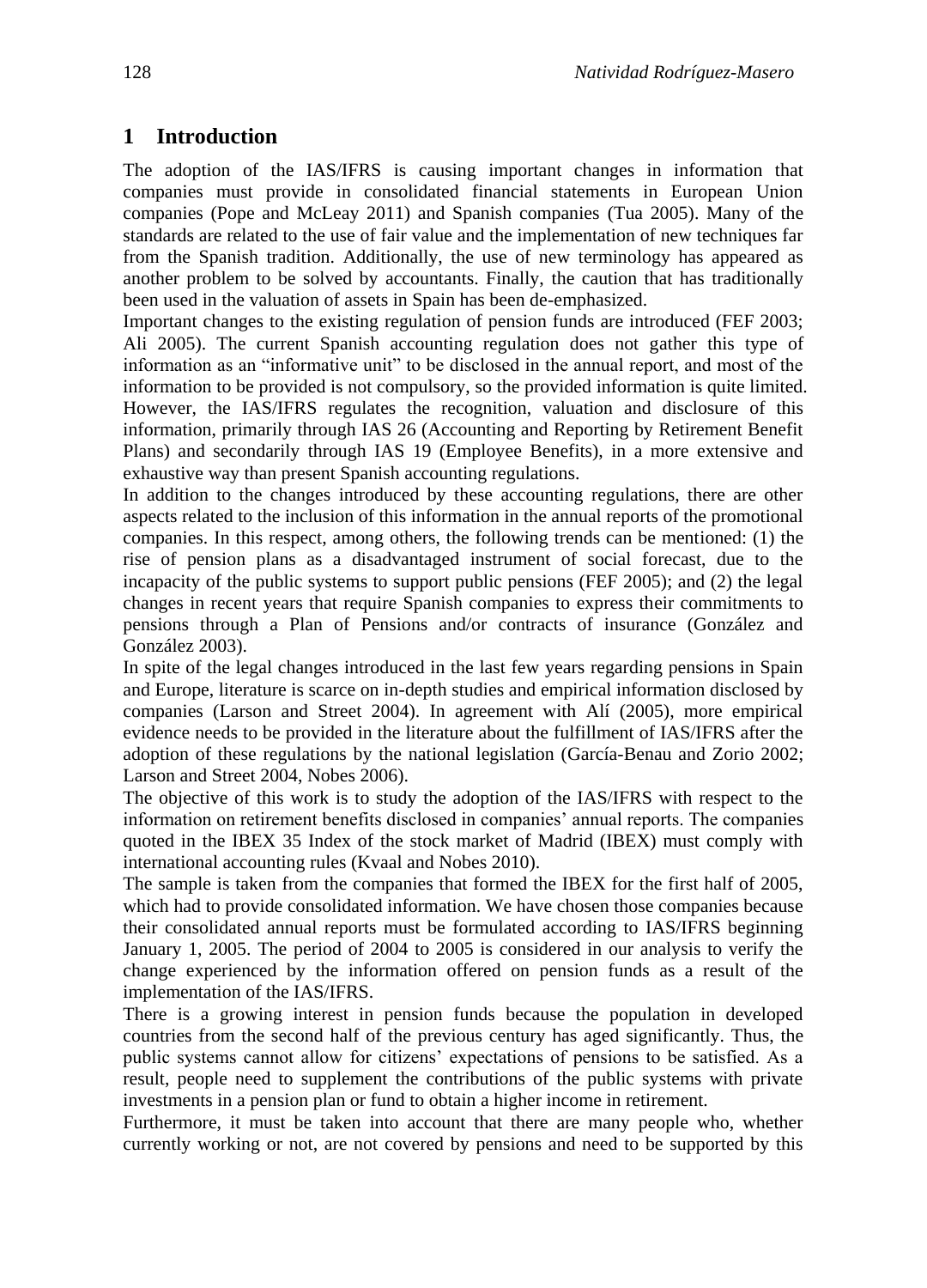system. Another factor to be considered is an even later start to employment achieved by young people, the effect of which is to reduce the contributions that will be made to public system over their working life. Therefore, an alternative needs to emerge for assuring an adequate future income at retirement.

Thus, private pension plans constitute a complementary system to the public one that will be carried out freely and voluntarily by the promoters of such plans through financial investments. With all initiatives of this type, the intention is only to complement the public system and not to replace it. However, the imminent crisis expected in the collective social coverage of pensions has led political and social agents to encourage the individualized type of pension coverage to compensate for the reduced future prospects presented by public pension systems.

To illustrate this growing interest, in the case of Spain, the assets related to pension funds reached a figure of 57,537 million euros in June 2004. That value represents an increase of 12.6% over the previous twelve months.

This study contributes to the literature by offering evidence with respect to the following: 1) explaining how Spanish companies comply with the change in accounting legislation that modifies the financial information that they provide (Giner 1997); 2) describing the impact on the level of disclosure of pension funds by the companies (Alí 2005); and 3) specifying a set of determining factors that can be related to the level of information reported in fulfillment of the new IAS/IFRS (García Benau and Zorio 2002; Alí 2005).

# **2 Spanish Regulations on Pensions and Accounting Harmonization**

The actual Spanish pension regulation has experienced modifications recently, given the social repercussions that it can provide in the future. The Organization for Economic Co-operation and Development (OECD), the supranational institution that advises the most important international macroeconomic matters, is also the forum for the two principal currents regarding the regulation of Pension Plans. The country members of the OECD differ from each other in the degree of regulation that they apply to pension funds. Thus, we find two currents or approaches. On one hand, there are those countries with a strict regulation and application of the established standards. On the other hand, we find the less regulated ones, such as the Anglo-Saxon countries.

Based on these identified differences, there exists a new trend that supports the hypothesis that stricter regulation will encourage increased investment in pension plans. This trend is found even in the Anglo-Saxon countries, which are characterized by a lower degree of regulation, where the absence of solid regulation has led governments to put forward a series of legislative reforms to meet these needs. However, an opposite line of opinion defends a freer market, arguing that greater regulation is costly and therefore reduces the returns to investors in such plans.

Current Spanish regulations do not require the inclusion of private pension plans within the set of financial information that every company must provide. This information remains outside the company's accounts, specifically in the pension funds accounts, which include data on the contributions to the funds, reflecting their management as a whole. Therefore, the company promoting the funds does not need to include this information in its annual accounts. In fact, Spanish accounting regulations do not treat the pension plan as an informative entity, and it is the fund management entity that must prepare the annual reports of all the pension funds managed.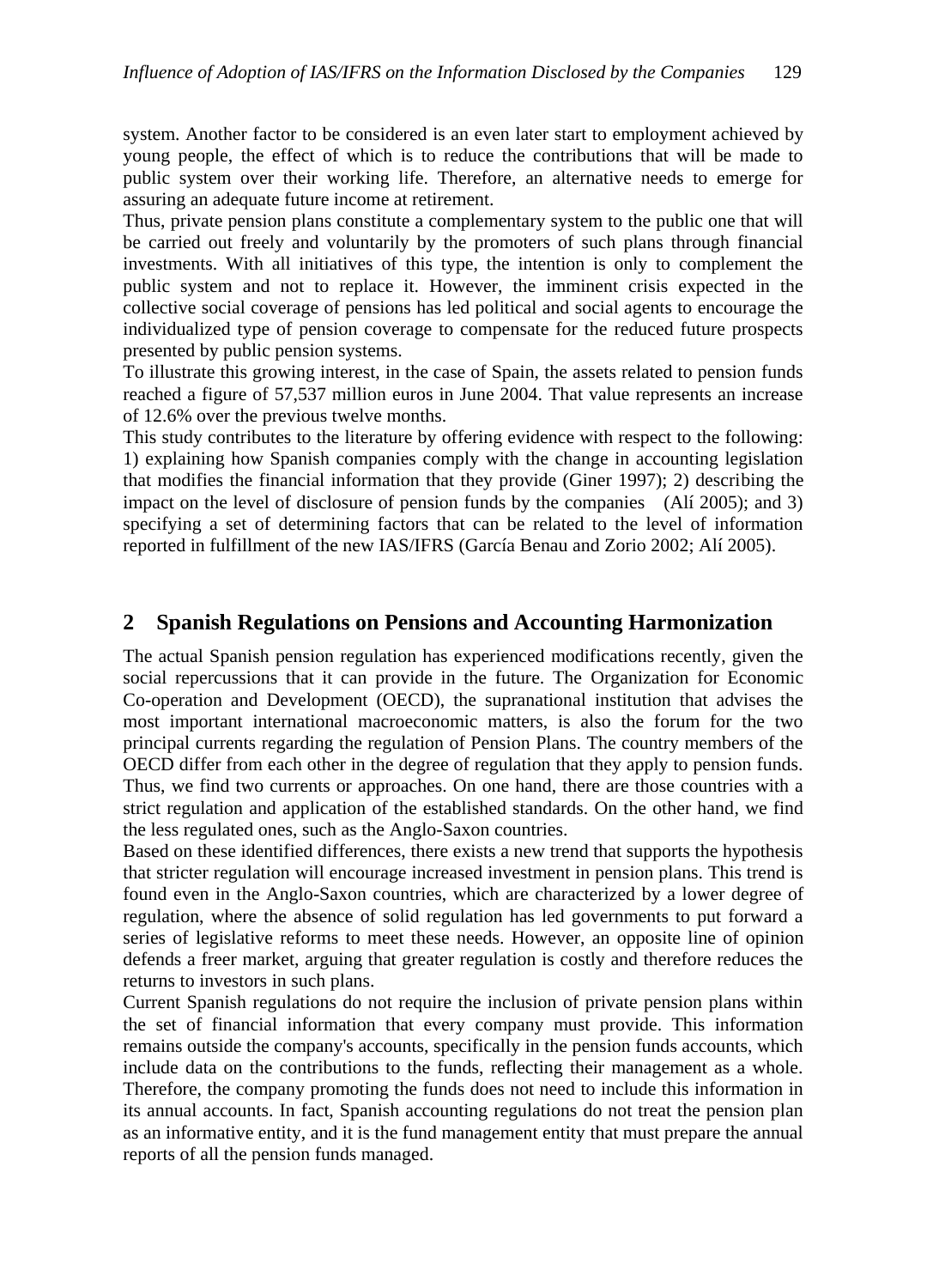The information required by Spanish regulators and provided by companies is scarce and always trying to solve the problems regarding the pension funds. Thus, the information required by the main regulation, the Accounting Plan of 1990, only includes the following:

- The initial and final amount of the debt due to pensions of the companies.
- The motives of increase and decrease of this account.
- Information regarding covered risks and the discount rate used.

In the accounting field, IAS 19 (Remuneration of Employees) and IAS 26 (Accounting treatment and Financial Information on Plans for Retirement Provision) cover the regulation of the information to be provided for pension funds. In the first case, IAS 19 addresses the determination of the cost of the retirement provisions in the financial statements of the employer companies that have a plan established. In the second, IAS 26 addresses the accounts and information to be offered on the plan.

IAS 26 (paragraph 34) specifies the information that must be provided by companies covered by this standard with regard to Pension Plans, in the form of the minimum information content depending on the plan chosen (see Appendix A). This rule introduces technical modifications to be applied when the company prepares the accounting information if it adopts the accounting regulation introduced by the IAS. It supposes a major jump from Spanish regulations, given that the information to be revealed is more detailed and more extensive, covering aspects such as, e.g., "...17. The report of a defined benefit plan should contain either (a) a statement that shows: (i) the net assets available for benefits; (ii) the actuarial present value of promised retirement benefits, distinguishing between vested benefits and non-vested benefits; and (iii) the resulting excess or deficit; or (b) a statement of net assets available for benefits including either (i) a note disclosing the actuarial present value of promised retirement benefits, distinguishing between vested benefits and non-vested benefits; or (ii) a reference to this information in an accompanying actuarial report..."

# **3 Methodology**

The methodology used is quantitative and uses "content analysis" (Krippendorff 1990) and the "disclosure index" (Marston and Shrives 1991; Beattie *et al.* 2004). These methods have been used extensively in recent decades to analyze the information disclosed by companies (Jones and Shoemaker 1994) and its association with possible determining factors (Ahmed and Courtis 1999). In the Spanish context, they also constitute the main methods used to analyse the compulsory information disclosed by the companies (Wallace *et al*. 1994; Giner 1997).

Content analysis will allow a set of general aspects related with pension disclosure to be evaluated. To conduct content analysis, it is necessary to define the unit of analysis, a list of categories and the recording unit (see table 1).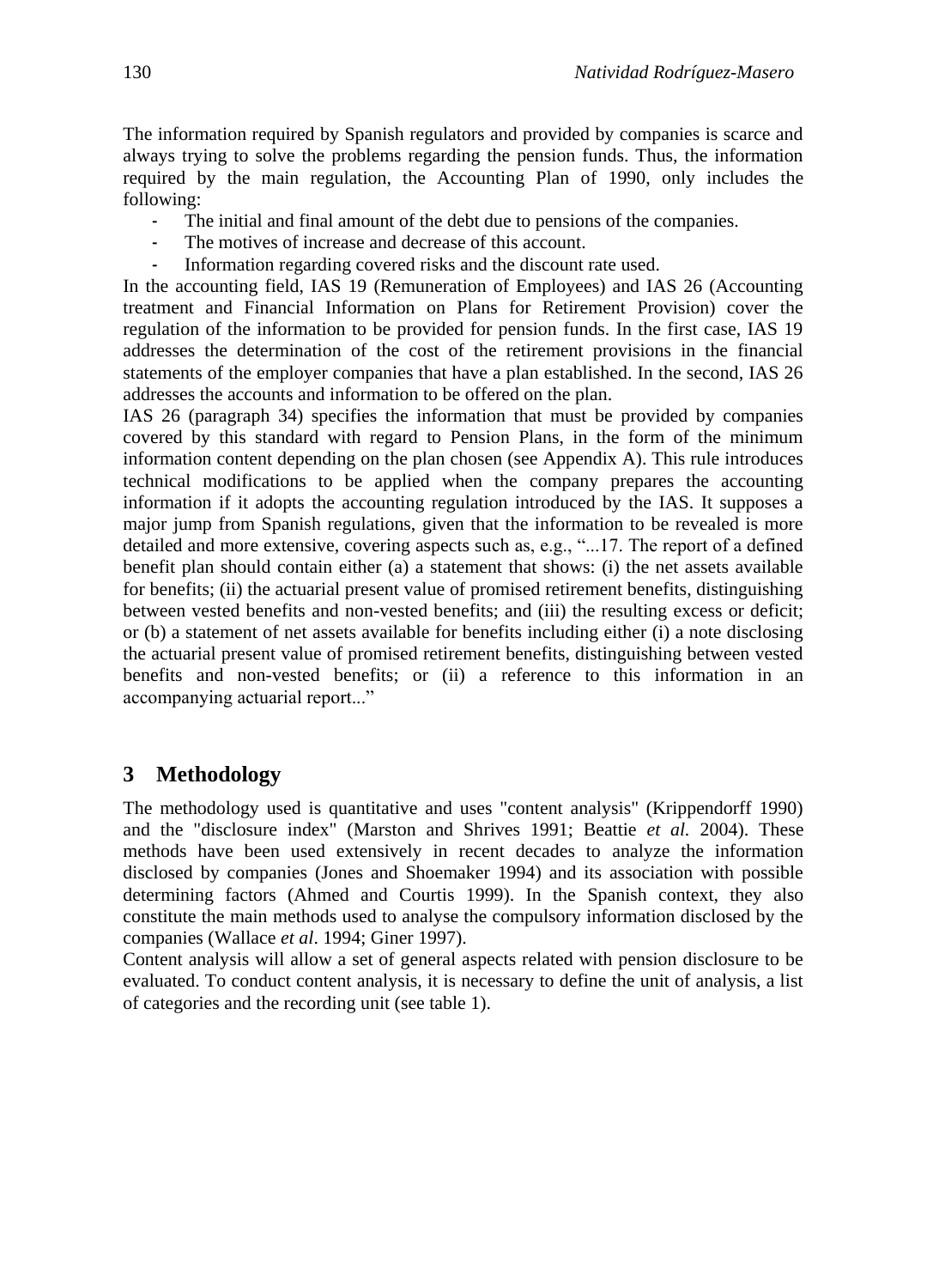| <b>UNIT OF ANALYSIS</b>                     | <b>CATEGORIES</b>                                                                       | <b>RECORDING UNIT</b>                                                                                                                                     |
|---------------------------------------------|-----------------------------------------------------------------------------------------|-----------------------------------------------------------------------------------------------------------------------------------------------------------|
| Notes to the consolidated<br>annual reports | Character                                                                               | An ordinal scale of four ranks:<br>(3) monetary information<br>(2) Quantitative/Qualitative<br>(1) Not exist / Not Material<br>(0) Absence of information |
|                                             | Extent                                                                                  | Number of pages that include<br>pension data.                                                                                                             |
|                                             | Theme:<br>- Decision to disclose<br>- Type of the pension plan.<br>- Accounting policy. | An ordinal scale of two ranks:<br>1–Presence of information<br>$0 -$ Absence of information                                                               |

Table 1: Content analysis design

#### Table 2: Index Design

| <b>Selection</b>                                                                     | Weighting | Quantification                                                |    |
|--------------------------------------------------------------------------------------|-----------|---------------------------------------------------------------|----|
| 29 items based on IAS 26<br>Non-disclosure of a relevant information weighted.       |           | The index is not Dichotomous scale.<br>Presence or absence of |    |
| item is interpreted as non-compliance<br>4 Sub-indexes:                              |           | information.                                                  |    |
| Sub-index 1: A statement of net assets                                               |           |                                                               |    |
| (items $1-5$ ).<br>Sub-index 2: A statement of changes in net                        |           | 1–Presence<br>information                                     | of |
| assets available for benefits (items 6-16)<br>Sub-index 3: A description of the plan |           | $-$ Absence<br>$\theta$<br>information                        | of |
| (items $17-26$ ).                                                                    |           |                                                               |    |
| Sub-index 4: Actuarial data (items 27-29)                                            |           |                                                               |    |

In table 2, the index design is presented. To understand the nature of pension disclosure, we consider in the analysis four sub-indexes: (1) A statement of net assets (items 1-5); (2) A statement of changes in net assets available for benefits (items 6-16); (3) A description of the Plan (items 17-26); and (4) Actuarial data (items 27-29).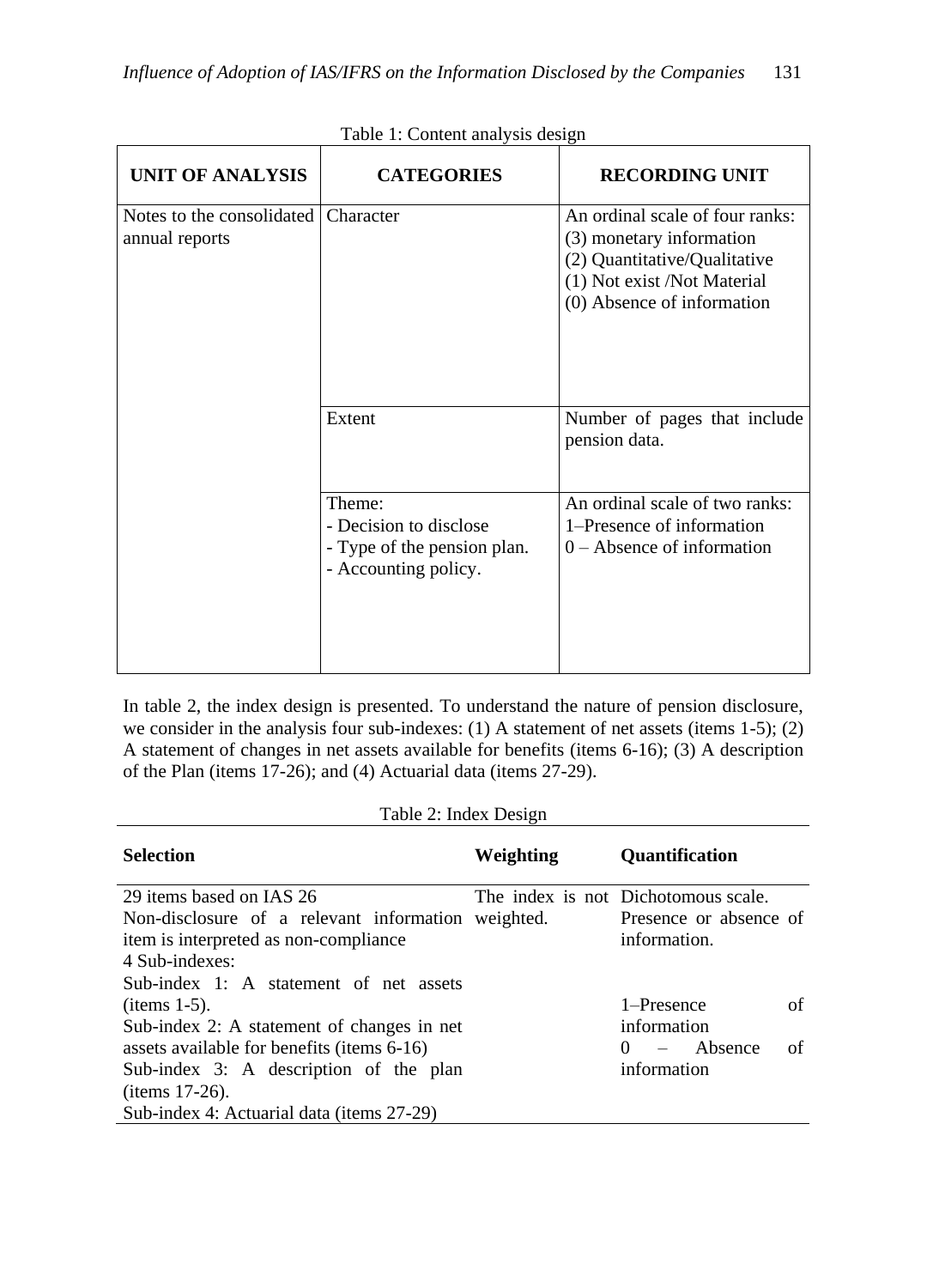To quantify the pension disclosure practices of each company, a disclosure-measuring template was developed with information required by IAS-26 (see Appendix A). Non-disclosure of relevant information item is interpreted as non-compliance. The indexes were not weighted to reflect the perceptions of any user-group (as in Wallace *et al*. 1994; Giner 1997). Empirical evidence has suggested that weighted and unweighted disclosure indexes draw similar conclusions (Giner 1997). All data were coded to ensure that the indexes reflect the true disclosure compliance behavior.

The sample consists of companies that were listed on the IBEX-35 Index of the Madrid Stock Exchange in 2005. The IBEX-35 index is composed of the firms with the highest stock exchange dealings and liquidity in the continuous market in Spain. The selected companies met two conditions: (a) annual accounts were available from the records of the Spanish Securities and Exchange Commission (hereafter CNMV) for 2004 and 2005 and (b) 2004 annual accounts were not prepared following IAS/IFRS. Two firms were excluded from the final sample: Arcelor (because in 2004, this company presented annual financial statements under IAS/IFRS rules) and Gestevisión Telecinco (because this company was not quoted during the whole period). Thus, we have 66 observations. The final sample comprises 33 firms with a total of 66 firm-year observations.

Data have been obtained from different sources. Consolidated annual financial reports have been retrieved from the companies' websites. The measures of size used in our study were the total assets at the year-end, total number of employees and capitalization. Data were obtained from the "Bolsa de Madrid" Review. Descriptive data for these variables are shown in table 3.

| Sub-index          | item          | Description                                                               |
|--------------------|---------------|---------------------------------------------------------------------------|
|                    | 1             | assets at the end of the period suitably classified.                      |
|                    | 2             | the basis of valuation of assets                                          |
| A statement of net | $\mathcal{E}$ | details of any single investment exceeding either 5 % of the net assets   |
| assets             |               | available for benefits or 5 % of any class or type of security            |
|                    | 4             | details of any investment in the employer                                 |
|                    | 5             | liabilities other than the actuarial present value of promised retirement |
|                    |               | henefits                                                                  |
|                    | 6             | employer contributions                                                    |
|                    | 7             | employee contributions                                                    |
|                    | 8             | investment income such as interest and dividends                          |
|                    | 9             | other income                                                              |
| A statement of     | 10            | benefits paid or payable                                                  |
| changes in net     | 11            | administrative expenses                                                   |
| assets available   | 12            | other expenses                                                            |
| for benefits       | 13            | taxes on income                                                           |
|                    | 14            | profits and losses on disposal of investments and changes in value of     |
|                    |               | investments                                                               |
|                    | 15            | changes in value of investments                                           |
|                    | 16            | transfers from and to other plans                                         |
|                    | 17            | a description of the funding policy                                       |
| A description of   | 18            | the names of the employers                                                |
| the plan           | 19            | the employee groups covered                                               |
|                    | 20            | changes in the names of the employers and the employee groups             |
|                    |               | covered                                                                   |

Table 3: Index items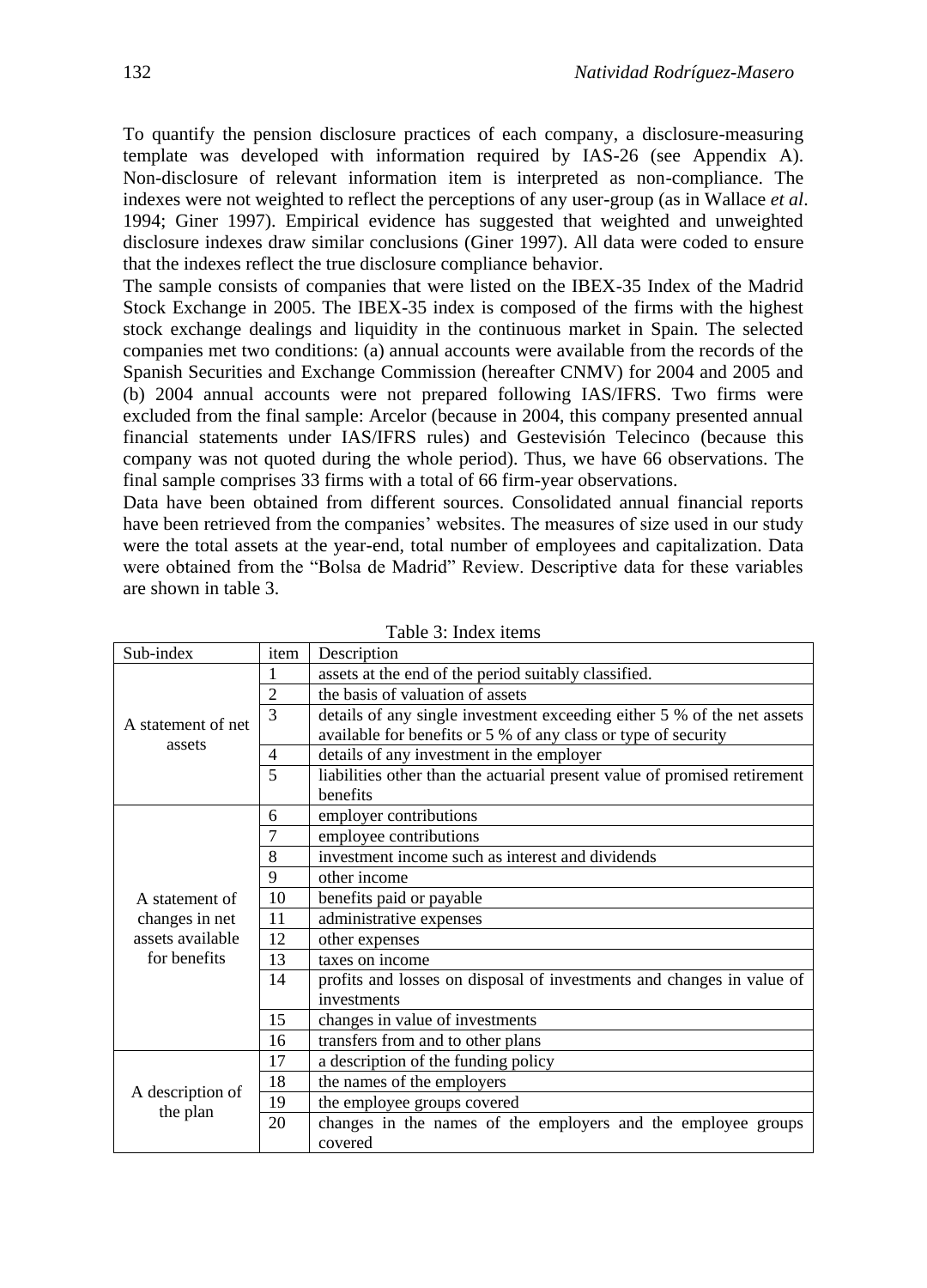|                                                                         | 21                                                               | the number of participants receiving benefits and the number of other<br>participants, classified as appropriate                                                                          |  |
|-------------------------------------------------------------------------|------------------------------------------------------------------|-------------------------------------------------------------------------------------------------------------------------------------------------------------------------------------------|--|
|                                                                         | 22<br>the type of plan - defined contribution or defined benefit |                                                                                                                                                                                           |  |
| a note as to whether participants contribute to the plan<br>23          |                                                                  |                                                                                                                                                                                           |  |
| 24<br>a description of the retirement benefits promised to participants |                                                                  |                                                                                                                                                                                           |  |
| 25<br>a description of any plan termination terms                       |                                                                  |                                                                                                                                                                                           |  |
|                                                                         | 26                                                               | changes in any plan termination terms                                                                                                                                                     |  |
|                                                                         | 27                                                               | for defined benefit plans, the actuarial present value of promised<br>retirement benefits                                                                                                 |  |
| Actuarial Data                                                          | 28                                                               | for defined benefit plans, a description of the significant actuarial<br>assumptions made and the method used to calculate the actuarial<br>present value of promised retirement benefits |  |
|                                                                         | 29                                                               | Method used to calculate the actuarial present value of promised<br>retirement benefits.                                                                                                  |  |

# **4 Empirical Study**

## **4.1 Content Analysis**

This section shows the descriptive results of the content analysis (see table 4). The sample is composed of 33 companies for the period 2004-2005 quoted on the IBEX-35 in Madrid Stock Exchange. Where are represented the variables selected.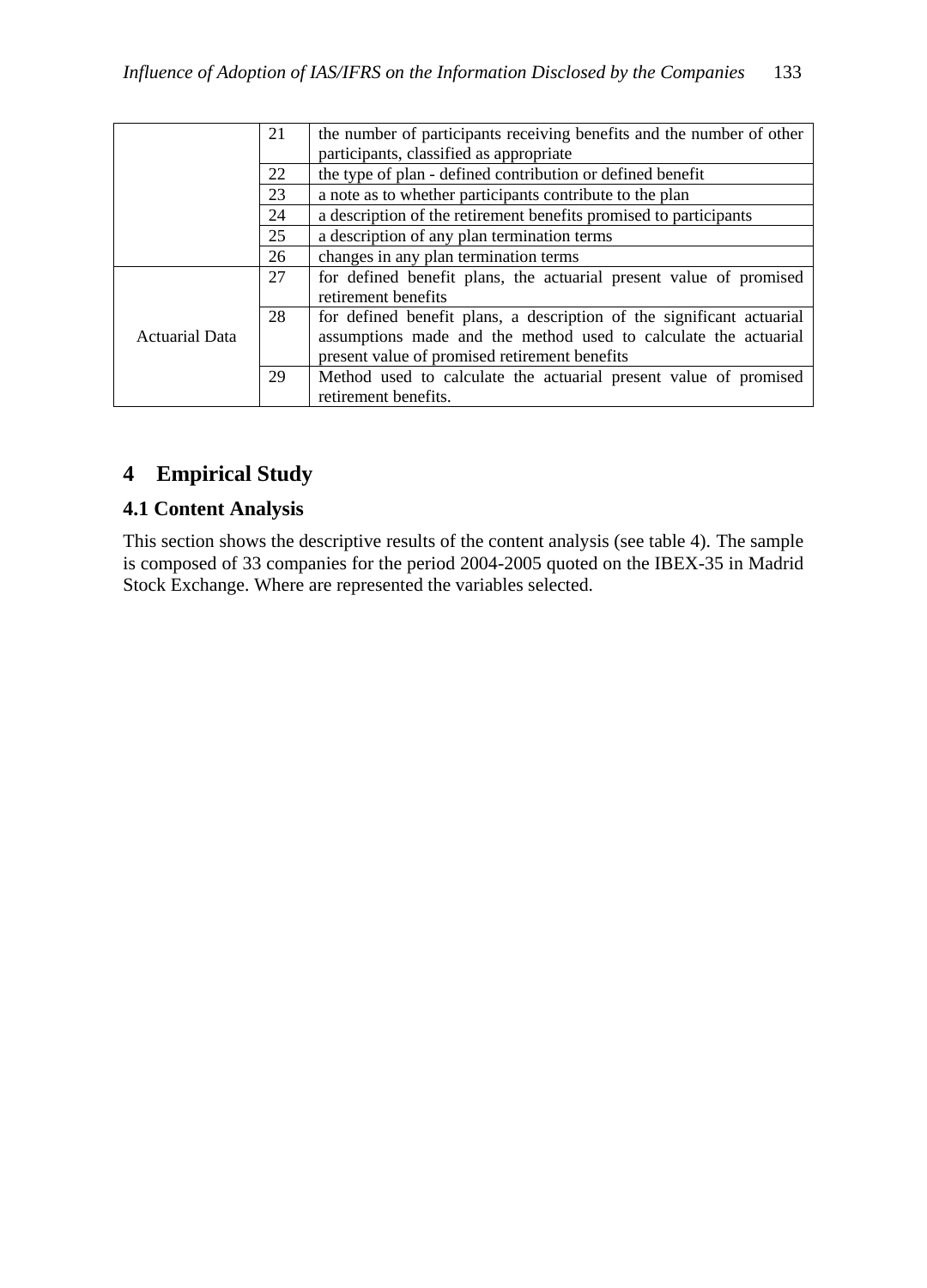# 134 *Natividad Rodríguez-Masero*

|                             | <b>DESCRIPTION</b>                                                                               | Frequency    |              |
|-----------------------------|--------------------------------------------------------------------------------------------------|--------------|--------------|
| <b>VARIABLES</b>            |                                                                                                  | 2004         | 2005         |
| <b>DECISION TO DISCLOSE</b> |                                                                                                  |              |              |
|                             | 1 – Firm disclosed some pension information on the<br>notes to consolidated annual reports       | 23 (69.7%)   | $27(81.1\%)$ |
|                             | $0 -$ Absent of information                                                                      | $10(30.3\%)$ | 6(18.2%)     |
| <b>SECTOR</b>               |                                                                                                  |              |              |
|                             | $1 -$ Firm belongs to the financial sector                                                       | $5(15.2\%)$  | $5(15.2\%)$  |
|                             | $0 -$ Rest of companies                                                                          | 28 (84.8%)   | 28 (84.8%)   |
| <b>TYPE OF THE PLAN</b>     |                                                                                                  |              |              |
| - Defined contribution plan |                                                                                                  |              |              |
|                             | $1 -$ It is remarked clearly that exists a defined<br>contributions plan or defined benefit plan | 15 (45.5%)   | $20(60.6\%)$ |
|                             | $0 -$ Absent of information                                                                      | 18 (54.5%)   | 13 (39.4%)   |
| - Defined benefits plan     |                                                                                                  |              |              |
|                             | $1 - It$ is remarked clearly that exists a pension fund on<br>contributions or benefit defined   | 14 (42.4%)   | $20(60.6\%)$ |
|                             | $0 -$ Absent of information                                                                      | 19 (57.6%)   | 13 (39.4%)   |
| <b>ACCOUNTING POLICY</b>    |                                                                                                  |              |              |
|                             | 1– It is included information on the accounting<br>policies on pension funds.                    | $17(51.5\%)$ | 22 (66.7%)   |
|                             | $0 -$ Absent of information                                                                      | 16 (48.5%)   | $11(33.3\%)$ |
| <b>CHARACTER</b>            |                                                                                                  |              |              |
|                             | $3 - It$ is included monetary information on pension<br>funds.                                   | $20(60.6\%)$ | 23 (69.7%)   |
|                             | $2$ – There is qualitative or quantitative information on<br>pension funds.                      | $2(6.1\%)$   | $2(6.1\%)$   |
|                             | $1 -$ There is only a mention on pension funds or that<br>there are no pensions funds.           | 1(3%)        | $2(6.1\%)$   |
|                             | $0 -$ Absent of information                                                                      | $10(30\%)$   | $6(18.2\%)$  |

Table 4: Descriptive Statistics of content analysis**.**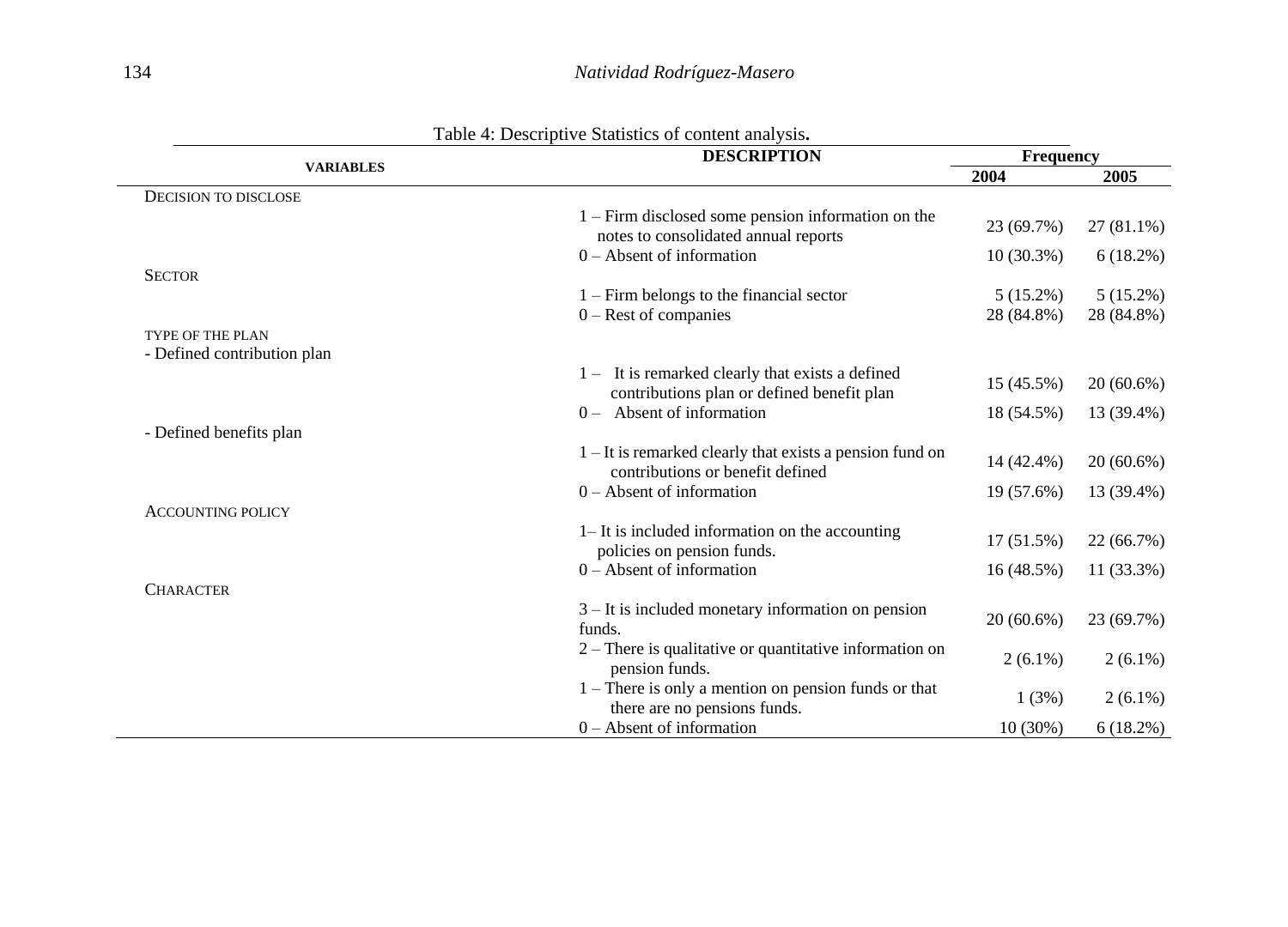Regarding the decision to disclose, the number increased at the first year of implementation of the pension accounting standard from 23 to 27 companies.

Additionally, the character of the submitted information has increased in such a way that at every instance, there is an increase in the specificity of the information supplied. From an average of 1.97 at the index (which runs from 0 to 3), it increases to 2.27. There is an increase of 15%. It is noteworthy that every company marked with 3 for 2004 has the same rank for 2005. Telefónica Móviles is an exception; the company decreases from 3 to 2. The rest of the samples show increases.

The number of pages dedicated to reporting on pension funds (see table 5) can be considered an unreliable index, given that changes in the format of the annual financial reports are a constant feature of companies. However, the number of pages that the companies devoted to pension funds has been counted. In 2004, there were 24.84 pages, as a total amount (0.86 pages per company) and in 2005 there were 54.34 pages, as a total amount (1.65 pages per company). Bearing in mind the before restriction, it is interesting to consider that the number of pages dedicated to pension funds has increased.

Pension funds can be classified as defined contribution plans or defined benefit plans. Both types of plans increased in the sample analyzed (see table 4). This observation means that many companies have the two types of plans. In particular, the banking companies show information on both types of funds for the considered years. However, the BSCH does not offer this classification in 2004, although it offers information regarding both pension fund types in 2005. Interestingly, neither the defined contribution plans nor the defined benefit plans show a different evolution during 2004-2005 (there were 15 on defined contribution and 14 on defined benefit in 2004 and 20 of both in 2005).

It is interesting to consider whether the accounting policies on pension funds are supplied. There is an increase in the number of companies that disclose this parameter (see table 4). The increase is 29%, without any item showing a decrease.

Furthermore, a nonparametric statistic test (Wilcoxon test with sign ranks) was performed with the aim of evaluating whether significant differences in the financial reports could be identified between 2004 and 2005 in each of the general parameters (see table 6).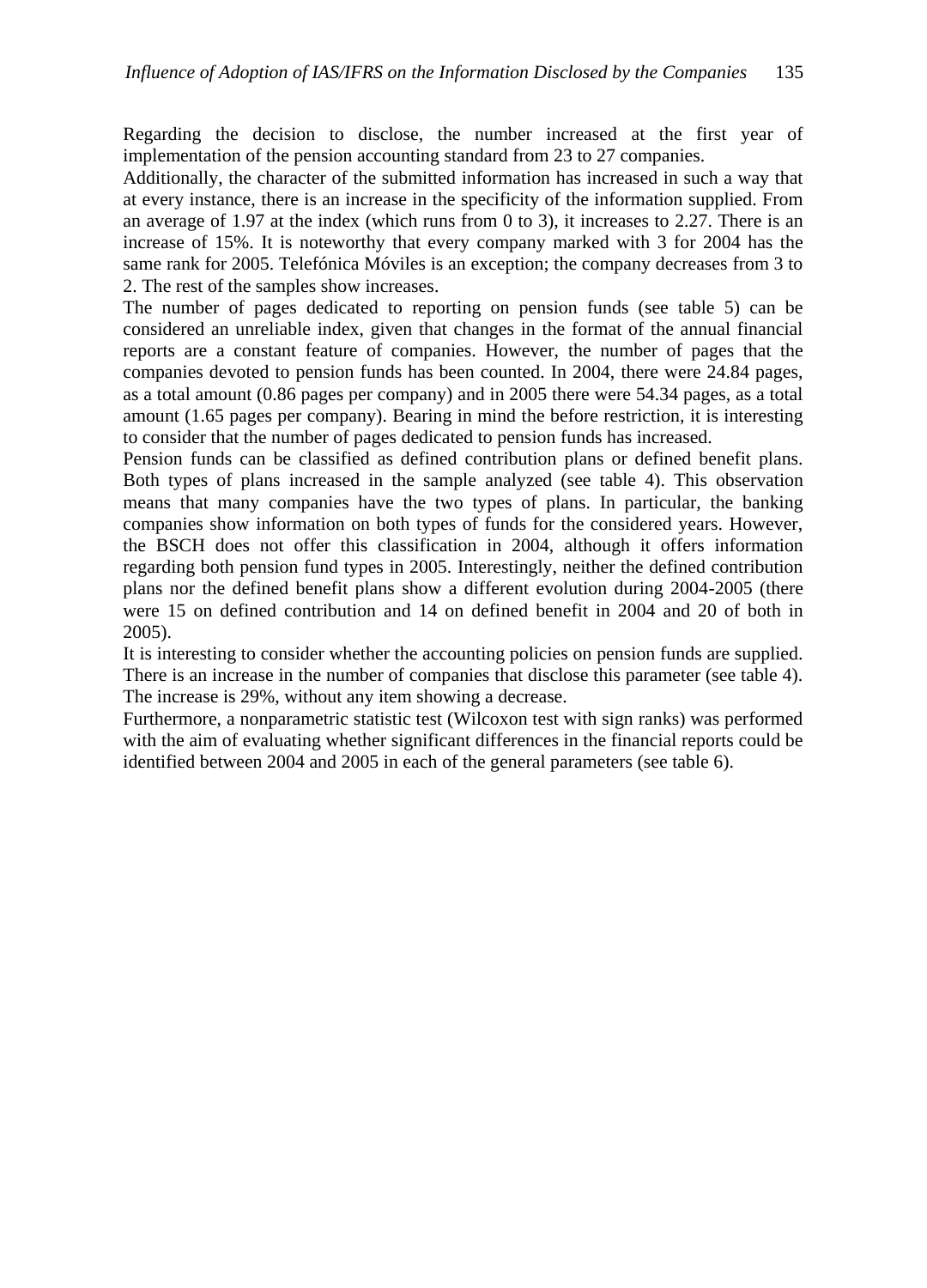| <b>VARIABLES</b>                     | <b>DEFINICIÓN</b>                                      | DESCRIPTIVE STATISTICS |                 |                 |            |         |               |      |
|--------------------------------------|--------------------------------------------------------|------------------------|-----------------|-----------------|------------|---------|---------------|------|
|                                      |                                                        |                        | ${\bf N}$       | Mean            | Std. Dev.  |         | <b>Median</b> | Min. |
| <b>VARIABLES</b>                     |                                                        |                        |                 |                 |            |         |               |      |
| <b>EXTENT</b>                        | Number of<br>pages in 2004                             | 33                     | .863            | 1.132           | .600       | .00     | 5.20          |      |
|                                      | Number of<br>pages in 2005                             | 33                     | 1.647           | 1.701           | 1.210      | .00     | 5.50          |      |
| <b>CAPITALISATIO</b><br>$\mathbf N$  | Capitalisation<br>on march 2004<br>(Thousand<br>euros) | 33                     | 10.316,337      | 14.005,289      | 4635,740   | 1025.59 | 61007.02      |      |
|                                      | Capitalisation<br>on march 2005<br>(Thousand<br>euros) | 33                     | 12.366,312      | 16.330,310      | 5905,860   | 1185.76 | 66607.17      |      |
| <b>ASSETS</b>                        | <b>Total Assets</b><br>in 2004<br>(thousand<br>euros)  | 33                     | 43,890,197.42   | 109,876,593.911 | 11,336.842 | 628,150 | 6E+008        |      |
|                                      | Total Assets in<br>$2005$ (thousand 33<br>euros)       |                        | 56, 312, 768.85 | 150,275,037.369 | 13,712.020 | 769599  | 8E+008        |      |
| <b>NUMBER OF</b><br><b>EMPLOYEES</b> | Number of<br>employees in<br>2004                      | 33                     | 28,767.18       | 38,511.828      | 13971      | 549     | 156,270       |      |
|                                      | Number of<br>employees in<br>2005                      | 33                     | 31,638.52       | 43,155.803      | 14.088     | 917     | 195,086       |      |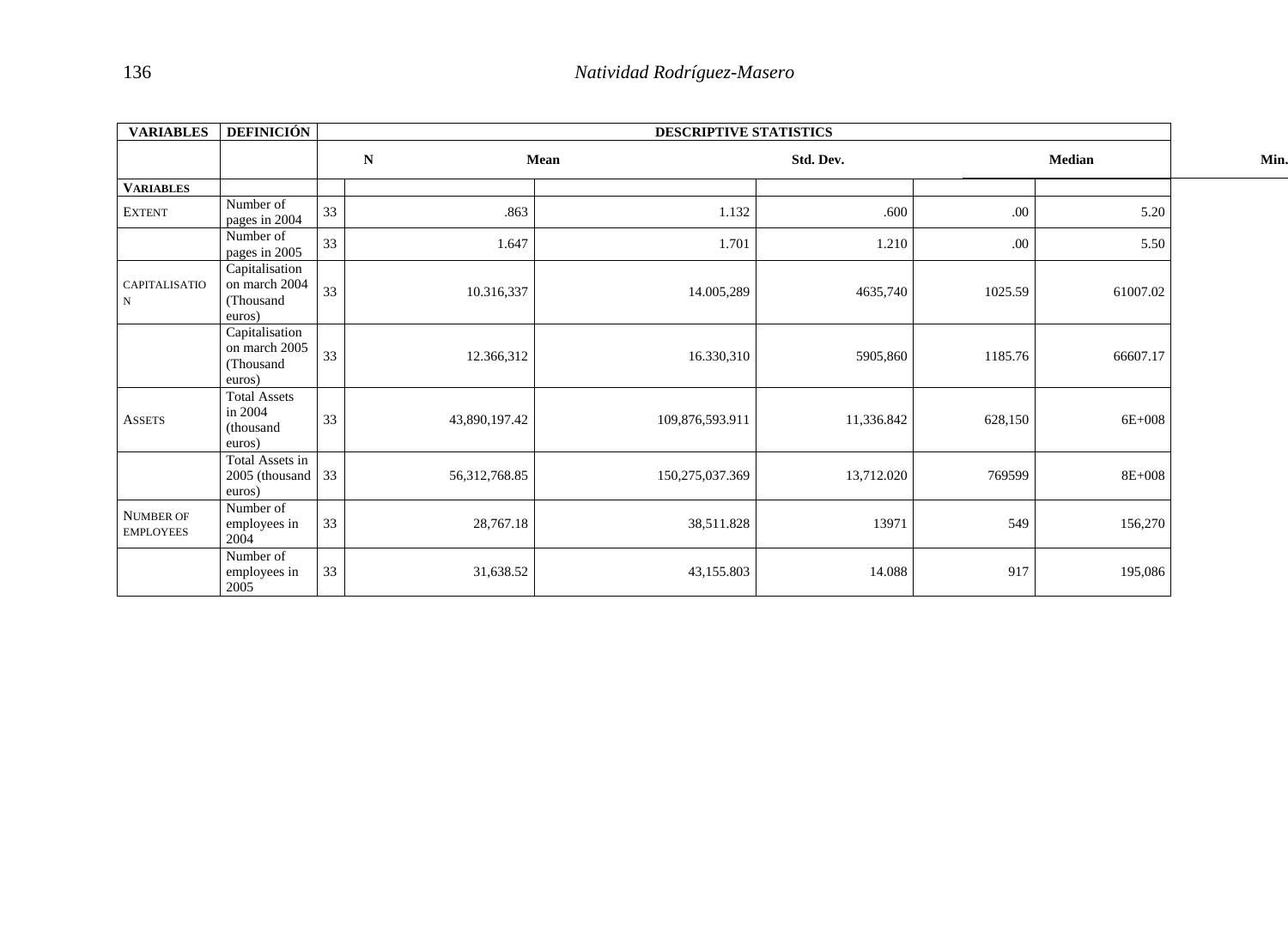The results show that for the whole sample, there are significant differences between both annual financial reports of 5% regarding the decision to disclose, the character of the information and the accounting policy. On the other side, the null hypothesis has been rejected at a significance level of  $1\%$  (p=0.001) with respect to the extent of the supplied information.

In spite of the fact that the descriptive analysis shows a few changes regarding the types of fund disclosed, the Wilcoxon test with sign ranks illustrates the differences between the defined benefit and defined contribution plans. Regarding the disclosure of defined benefit plans, the null hypothesis has been rejected at the 5% level of significance  $(p=0.034)$  between both years (2004-2005), and therefore, there are significant differences between both years. However, for the defined contributions plans the null hypothesis cannot be rejected at a 5% level of significance ( $p=0.059$ ).

## **4.2 Disclosure Level**

The following results were obtained for the application of the disclosure index for the total number of the companies of the sample. There is generally an increase over the 2004-2005 periods, from 0.14 to 0.26 (85%). This increase shows that the companies have increased their information on pension funds to comply with IAS 26. The statistics of the index and the four sub-indexes are shown in table 5.

From the statement of net assets available for benefits (items 1-5), it can be extracted that in general terms, the companies show information on pension funds but not to the level of detail that the IAS requires. In this sense, it is interesting to note that the number of companies reporting item 1 increase from 1 to 13. However, it seems that the companies do not report or show poor information for item 3 (4 out of 27 in 2005) and item 4 (3 out of 27 in 2005). Item 5 is fulfilled in both years regularly (11 companies in 2004 and 17 in 2005).

Items 6 to 16 show the statement of changes in net assets available. This group of items goes from 0.1 in 2004 to 0.22 in 2005. This change gives an increase of 120%. This increase can be explained if we consider the adoption of this statement, which was not considered before the accounting regulation in Spain. This increase in reporting can be shown in items 8 (which increases from 1 to 11 companies) and 12 (which increases from 5 to 13 companies). However, item 16 goes from 3 to 2 companies. Item 8 was also unusual in the traditional accounting regulation in Spain, as well as item 12. Finally, item 13 was reported by 0 companies because the fiscal effects on pension funds are not considered in annual accounts.

The description of the fund and the effects of the changes during the accounting year are considered in items 17-26. As is the case with the previous groups, it goes from 0.18 to 0.22. This change is also an increase, but in a lesser way than the previous items. In this group, the items either grow from 12% to 33% (items 17, 18, 19 and 22) or have no change (items 25 and 26). The first collection of information included the names of the employers and the employee groups covered; the number of participants receiving benefits and the number of other participants, classified as appropriate; the type of plan—defined contribution or defined benefit; or a note as to whether participants contribute to the plan. This information was offered by the companies before 2004, and therefore, it could only increase. Items 25-26 are related to reasons to stop the plan, and they are not included in the pension funds of the companies in the IBEX 35 index.

Finally, items 27-29 are referred to as the actuarial information of the pension funds.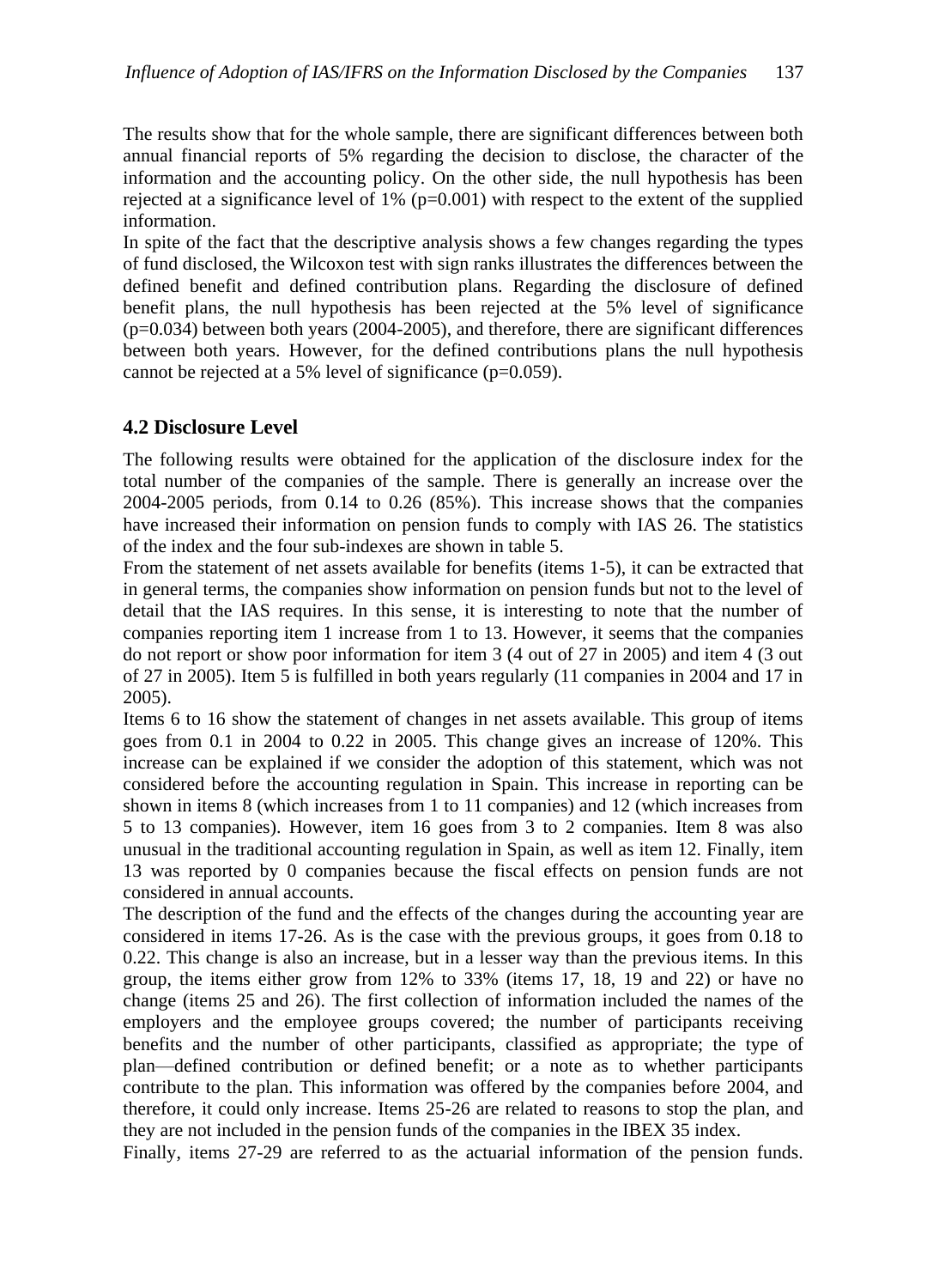Again, the results show an increase, from 0.23 to 0.48. Specifically, items 27 and 29 are most representative of such an increase. The main reason is the tradition of companies to avoid all the complex information on methods and hypotheses used to set the fund value.

In spite of the fact that descriptive analysis illustrates changes in the index and sub-indexes, a nonparametric statistic test was performed (Wilcoxon test with sign ranks; see table 7) with the aim of evaluating if significant differences can be identified between the two annual financial reporting years (2004 and 2005) in each of the general parameters.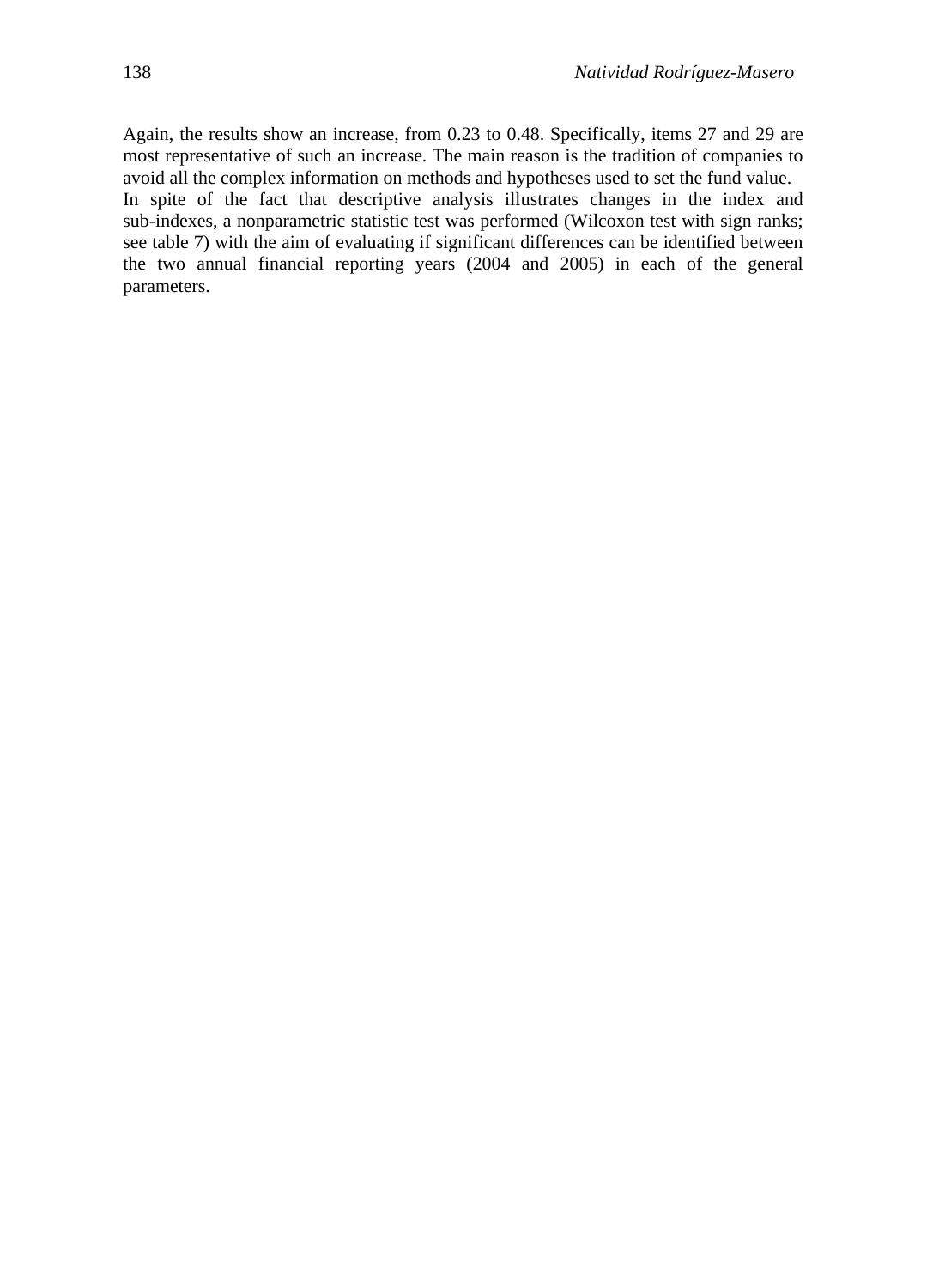| <b>General Characteristics</b>  |             |             |             |                         |                    |             |  |
|---------------------------------|-------------|-------------|-------------|-------------------------|--------------------|-------------|--|
|                                 | Decision to |             |             | Type of the plan        |                    | Accounting  |  |
| Wilcoxon signed-rank test $(a)$ | disclose    | Character   | Extent      | defined<br>contribution | defined<br>benefit | Policy      |  |
| Ζ                               | $-2.000(a)$ | $-1.983(a)$ | $-3.277(a)$ | $-1.890(a)$             | $-2.121(a)$        | $-2.236(a)$ |  |
| Sig. (two-tailed)               | .046        | .047        | .001        | .059                    | .034               | .025        |  |

Table 7: Wilcoxon signed-rank test Results

a Based on negative ranks.

## *Global Index and Sub-indexes*

|                                               |              | Sub Index                    |                                                                          |                                     |                       |  |
|-----------------------------------------------|--------------|------------------------------|--------------------------------------------------------------------------|-------------------------------------|-----------------------|--|
| Wilcoxon signed-rank test<br>$\left(a\right)$ | Global Index | A statement of<br>net assets | a statement of<br>changes in net assets<br><i>available for benefits</i> | <i>a description of</i><br>the plan | <b>Actuarial Data</b> |  |
| Z                                             | $-4.020(a)$  | $-3.334(a)$                  | $-3.170(a)$                                                              | $-2.239(a)$                         | $-3.458(a)$           |  |
| Sig. (two-tailed)                             | .000         | .001                         | .002                                                                     | .025                                | .001                  |  |

a Based on negative ranks.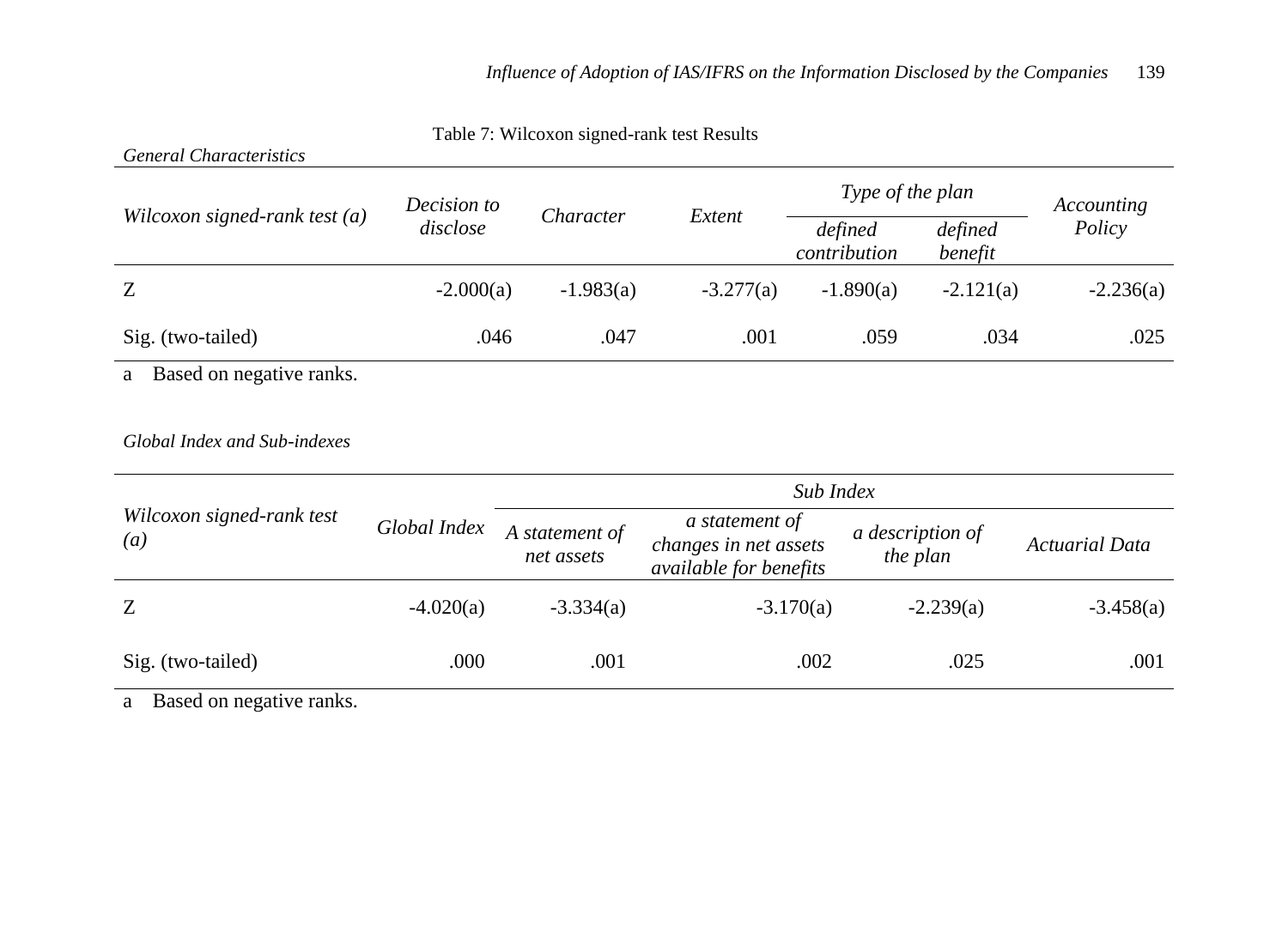When the test is applied to the disclosure level for the total number of the companies in the sample, there are significant differences between 2004 and 2005. The 0-hypothesis is rejected at the significance level of  $1\%$  (p=0.000). In regards to the sub-indexes, there are significant differences between 2004 and 2005 at a 1% level for the information supplied on the statement of net assets available, the statement of changes in net assets available and the actuarial information. For the sub-index of the description of the plan, the results only show significant differences at the 5% level ( $p=0.025$ ).

#### **4.3 Determinant Factors**

It has been tested whether the size of the firm, measured as the number of employees, the market value of the company (capitalization) and the total amounts of assets (assets), has a positive relationship with the disclosure of information on pension funds (following Wallace *et al.* 1994). The statistics of these variables are shown in table 6.

These variables have been transformed to a logarithmic scale with the aim of closing their distribution to a normal curve, allowing the use of parametric proceedings. A T-test has been performed with samples related to the results of the disclosure level, showing a significance of less than 1% in 2004 and 2005 for the three variables.

Moreover, it has been evaluated whether there are differences between the companies that are related to the banking and insurance sector and the rest of the sectors. It has been considered that the differences between these groups will be decreasing in 2005 due to the higher level of pressure from the accounting regulation.

Thus, statistics from the Mann-Whitney nonparametric test were considered as the application variable belonging to the insurance and banking sector to the following features of the information: the decision to disclose, the extent of the information, the character of the information, the existence of accounting policies and the type of pension fund used. The obtained results show that there are significant differences between both groups in 2004 only at the 5% level for the feature of the existence of accounting policies  $(p=0.045)$  and at the 1% level for the extent of the information  $(p=0.009)$ . These differences disappeared in the annual financial reports of 2005.

If the level of disclosure is considered, there are significant differences at 5% in 2004 (p=0.048) between both groups, disappearing in 2005. The sub-indexes show differences at the 5% level for the information regarding the statement of changes in net assets available ( $p=0.032$ ) and at the 1% level for the actuarial information ( $p=0.008$ ). In 2005, there were only significant differences at the 5% level for the actuarial information  $(p=0.030)$ .

#### **4.4 Multivariate Analysis**

To complete our analysis, a multivariate analysis was performed. As we have proven, the level of disclosure has changed due to the new regulations in Spain. Next, we wanted to determine the causes of the variation of the information supplied by the companies. We analyzed the effect produced by the rules and the influence in the level of disclosure.

With the intent of understanding the nature of pension disclosure, we analyzed the influence of certain variables on the global index. As we explained previously, we selected the IAS adoption, the capitalization, the type of the plan, the financial sector and risk as independent variables, and we intended to determine the influence of these variables on the disclosure index.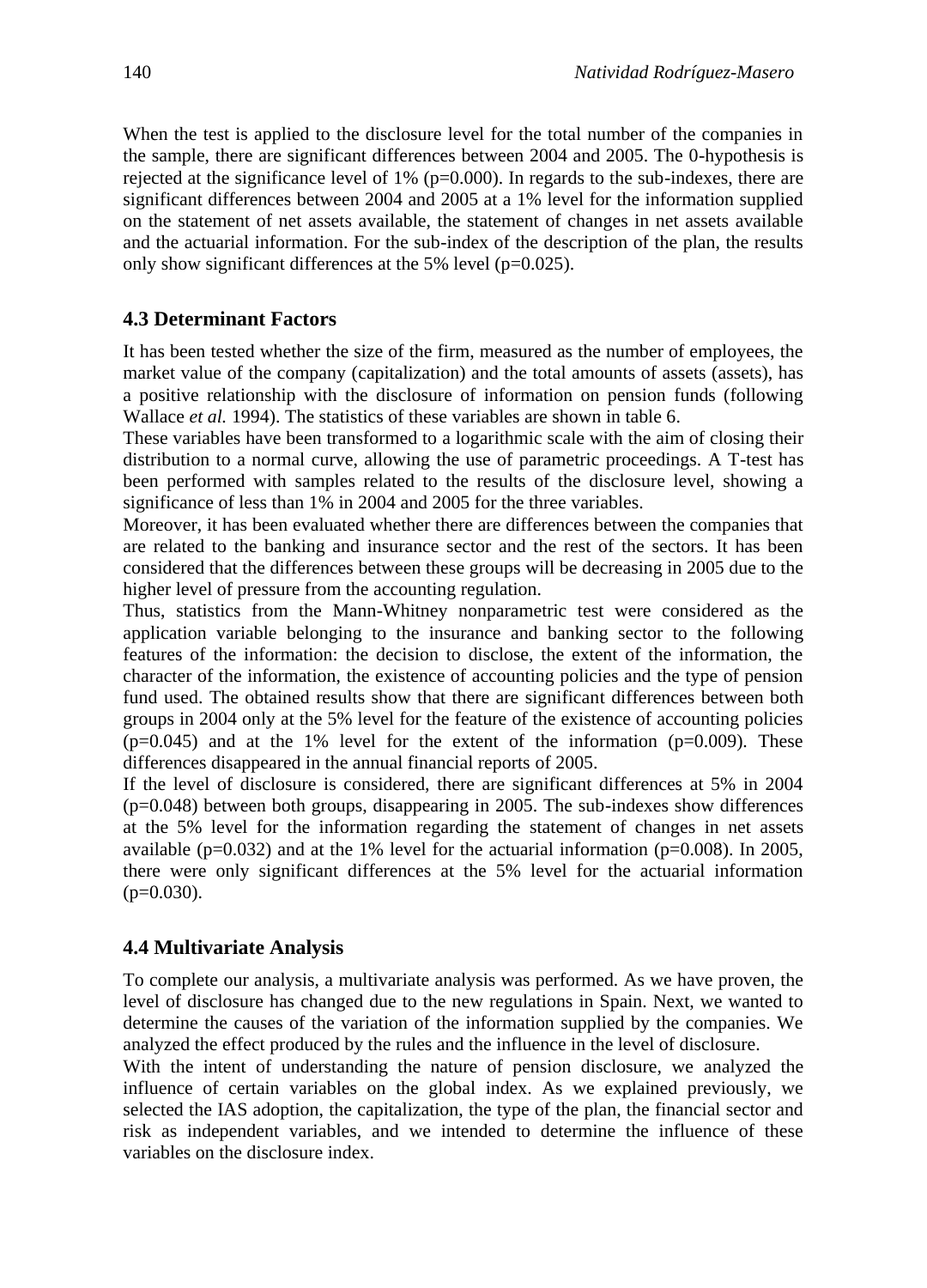Our analysis started by estimating a multivariate regression model of the following general form:

GLOBAL INDEX =  $\beta_0$ +  $\beta_1$  IAS ADOPTION+  $\beta_2$  DEFINED BENEFIT PLAN +  $\beta_3$ FINANCIAL SECTOR +  $\beta_4$  FINANCIAL SECTOR +  $\beta_5$  RISK +  $\varepsilon$  (1)

where IAS ADOPTION is a dichotomous variable with a value of 1 in the first period of adoption of IAS; LOG (CAPITALISATION) is the logarithm of market capitalization; DEFINED BENEFIT PLAN is a dichotomous variable with a value of 1 for a defined benefit plans; FINANCIAL SECTOR is a dichotomous variable, with a value of 1 for the observations that belongs to the financial sector and insurances, and RISK is calculated as the pensions deficit divided by market capitalization.

The results are given in table 9, where the regression results show that the model suggested is highly significant with an adjusted R-squared of 55%. At the same time, the independent variables have positive coefficients. Those results show the explanatory level of the model. Therefore, we can confirm that the global index depends on the variables selected, and the level of disclosed information increases when those variables increase as well.

| Variable                |             | Coefficient           | Std. Error | t-Statistic | Prob.  |
|-------------------------|-------------|-----------------------|------------|-------------|--------|
| $\mathcal{C}$           |             | $-12.53463$           | 4.306074   | $-2.910919$ | 0.0051 |
| <b>IAS ADOPTION</b>     |             | 3.131957              | 0.803618   | 3.897320    | 0.0002 |
| LOG (CAPITALISATION)    |             | 3.228857              | 1.139598   | 2.833330    | 0.0063 |
| DEFINED BENEFIT PLAN    |             | 5.249840              | 0.883038   | 5.945204    | 0.0000 |
| <b>FINANCIAL SECTOR</b> |             | 1.921026              | 1.069595   | 1.796030    | 0.0775 |
| <b>RISK</b>             |             | 7.580962              | 4.855619   | 1.561276    | 0.1237 |
| R-squared               | 0.588523    | Mean dependent var    | 5.893939   |             |        |
| Adjusted R-squared      | 0.554234    | S.D. dependent var    | 5.306393   |             |        |
| S.E. of regression      | 3.542853    | Akaike info criterion | 5.454250   |             |        |
| Sum squared resid       | 753.1083    | Schwarz criterion     | 5.653309   |             |        |
| Log likelihood          | $-173.9902$ | F-statistic           | 17.16326   |             |        |
| Durbin-Watson stat      | 1.616379    | Prob(F-statistic)     | 0.000000   |             |        |

Table 9: Multivariate Analysis. Dependent variable: GLOBAL INDEX

Where IAS ADOPTION is a dichotomous variable with a value of 1 in the first period of adoption of IAS; LOG (CAPITALISATION) is the logarithm of market capitalization; DEFINED BENEFIT PLAN dichotomous variable with a value of 1 for a defined benefit plans; FINANCIAL SECTOR dichotomous variable, with a value of 1 for the observations that belongs to the financial sector and insurances and RISK is equal to the pensions deficit divided by market capitalization.

The number of observations is 66.

Secondly, we considered the extent of a dependent variable because the literature asserts that this variable can be a proxy variable to measure the quality of the level of disclosure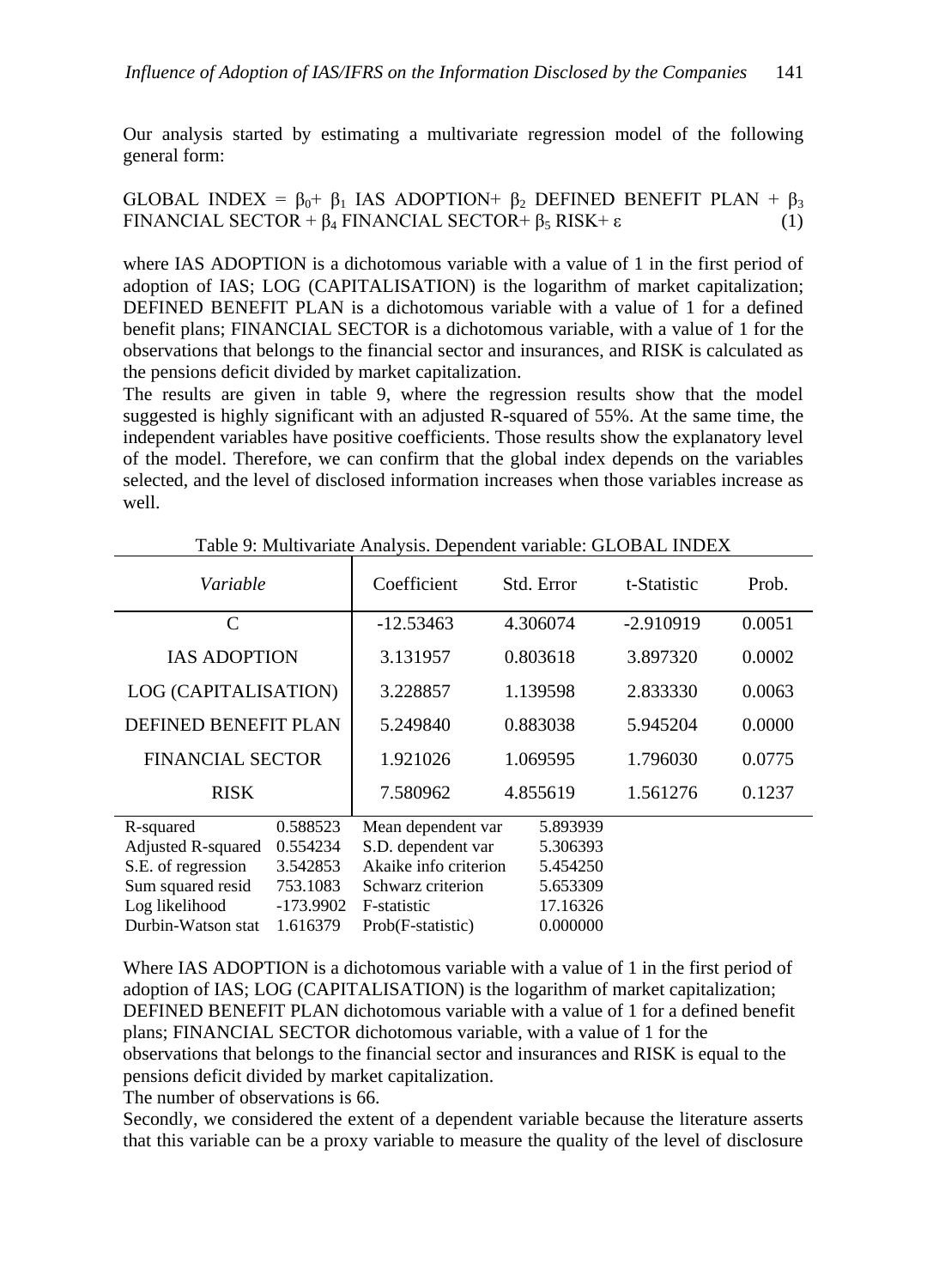of the information. With these data, we developed a second model with the following regression formula:

#### EXTENT =  $\beta_0$ +  $\beta_1$  IAS ADOPTION+  $\beta_2$  DEFINED BENEFIT PLAN +  $\beta_3$  FINANCIAL SECTOR +  $\beta_4$  FINANCIAL SECTOR +  $\beta_5$  RISK +  $\varepsilon$  (2)

The regression results are given in table 10.

| Table To, intuitivaliate Aliatysis. Dependent variable. EXXIENTI |           |                    |                                |             |        |
|------------------------------------------------------------------|-----------|--------------------|--------------------------------|-------------|--------|
| Variable                                                         |           | Coefficient        | Std. Error                     | t-Statistic | Prob.  |
| $\mathcal{C}$                                                    |           | $-4.569112$        | 1.261808                       | $-3.621083$ | 0.0006 |
| <b>IAS ADOPTION</b>                                              |           | 0.720752           | 0.243758                       | 2.956838    | 0.0044 |
| LOG (CAPITALISATION)                                             |           | 1.194776           | 0.348704                       | 3.426336    | 0.0011 |
| <b>DEFINED BENEFIT PLAN</b>                                      |           | 0.997491           | 0.213065                       | 4.681628    | 0.0000 |
| <b>FINANCIAL SECTOR</b>                                          |           | 0.548175           | 0.390274                       | 1.404590    | 0.1653 |
| <b>RISK</b>                                                      |           | 3.142775           | 1.863610                       | 1.686390    | 0.0969 |
| R-squared                                                        | 0.547036  |                    | Mean dependent var 1.308802    |             |        |
| Adjusted R-squared                                               | 0.509289  | S.D. dependent var | 1.472094                       |             |        |
| S.E. of regression                                               | 1.031213  |                    | Akaike info criterion 2.985857 |             |        |
| Sum squared resid                                                | 63.80405  | Schwarz criterion  | 3.184917                       |             |        |
| Log likelihood                                                   | -92.53329 | F-statistic        | 14.49217                       |             |        |
| Durbin-Watson stat                                               | 1.636965  | Prob(F-statistic)  | 0.000000                       |             |        |

Table 10: Multivariate Analysis. Dependent variable: EXTENT

Where IAS ADOPTION is a dichotomous variable with a value of 1 in the first period of adoption of IAS; LOG (CAPITALISATION) is the logarithm of market capitalisation; DEFINED BENEFIT PLAN dichotomous variable with a value of 1 for a defined benefit plans; FINANCIAL SECTOR dichotomous variable, with a value of 1 for the observations that belongs to the financial sector and insurances and RISK is equal to the pensions deficit divided by market capitalization.

The number of observations is 66.

According to the results, the model is highly significant: the adjusted R-squared is 50%, and all the variables are positively correlated, so the model is explanatory. Therefore, we can conclude that the adoption of IAS, the type of plan, the characteristic of belonging to the financial sector and the risk assumed have a positive influence on the extent of the information disclosed.

Continuing with our study, we generated one model for each sub-index to complete the analysis.

The next regression model contains sub-index 1, where we analyze the statement of net assets. The regression resultant is the following:

SUB INDEX 1 =  $\beta_0$ +  $\beta_1$  IAS ADOPTION+  $\beta_2$  DEFINED BENEFIT PLAN +  $\beta_3$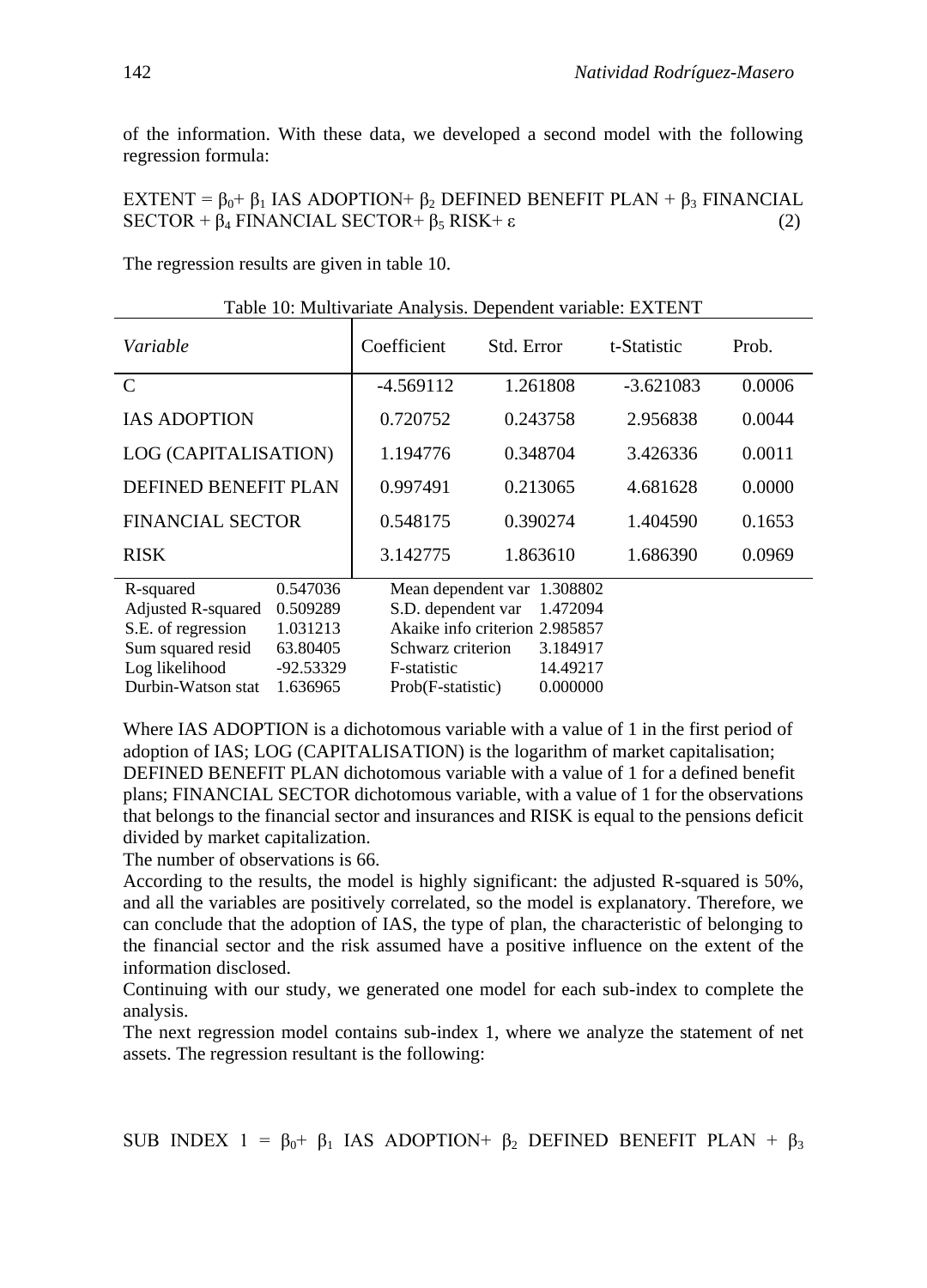FINANCIAL SECTOR +  $\beta_4$  FINANCIAL SECTOR +  $\beta_5$  RISK +  $\varepsilon$  (3)

Table 11 reports the results.

|                                                         | assuts i    |                                          |                      |        |
|---------------------------------------------------------|-------------|------------------------------------------|----------------------|--------|
| Variable                                                | Coefficient | Std. Error                               | t-Statistic          | Prob.  |
| $\mathcal{C}$                                           | $-2.231815$ | 1.224360                                 | $-1.822842$          | 0.0733 |
| <b>IAS ADOPTION</b>                                     | 0.875792    | 0.241692                                 | 3.623592             | 0.0006 |
| LOG (CAPITALISATION)                                    | 0.506926    | 0.332904                                 | 1.522738             | 0.1331 |
| DEFINED BENEFIT PLAN                                    | 0.855009    | 0.233997                                 | 3.653931             | 0.0005 |
| <b>FINANCIAL SECTOR</b>                                 | 0.319018    | 0.294453                                 | 1.083426             | 0.2830 |
| <b>RISK</b>                                             | 1.524433    | 1.411064                                 | 1.080343             | 0.2843 |
| 0.375159<br>R-squared<br>Adjusted R-squared<br>0.323089 |             | Mean dependent var<br>S.D. dependent var | 0.893939<br>1.254270 |        |

| Table 11: Multivariate Analysis. Dependent variable: Sub-index 1 (Statement of net |
|------------------------------------------------------------------------------------|
| accotc)                                                                            |

| R-squared          | 0.375159    | Mean dependent var    | 0.893939 |
|--------------------|-------------|-----------------------|----------|
| Adjusted R-squared | 0.323089    | S.D. dependent var    | 1.254270 |
| S.E. of regression | 1.031946    | Akaike info criterion | 2.987278 |
| Sum squared resid  | 63.89476    | Schwarz criterion     | 3.186337 |
| Log likelihood     | $-92.58017$ | F-statistic           | 7.204876 |
| Durbin-Watson stat | 1.763749    | Prob(F-statistic)     | 0.000024 |

Where IAS ADOPTION is a dichotomous variable with a value of 1 in the first period of adoption of IAS; LOG (CAPITALISATION) is the logarithm of market capitalization; DEFINED BENEFIT PLAN dichotomous variable with a value of 1 for a defined benefit plans; FINANCIAL SECTOR dichotomous variable, with a value of 1 for the observations that belongs to the financial sector and insurances and RISK is equal to the pensions deficit divided by market capitalization.

The number of observations is 66.

As we prove in the previous models, the findings are satisfactory and the variables are correlated. The adjusted R-squared is 32%. The results show that the correlation is lower than the results obtained of the above variables. Therefore, as previously proven, it could be possible that companies report on it, but the level of information supplied is lower in this case.

The regression proposed for the statement of changes in the net assets available for benefits (sub-index 2) is the following:

SUB INDEX  $2 = \beta_0 + \beta_1$  IAS ADOPTION+  $\beta_2$  DEFINED BENEFIT PLAN +  $\beta_3$ FINANCIAL SECTOR +  $\beta_4$  FINANCIAL SECTOR +  $\beta_5$  RISK +  $\varepsilon$  (4)

The results are given in table 12.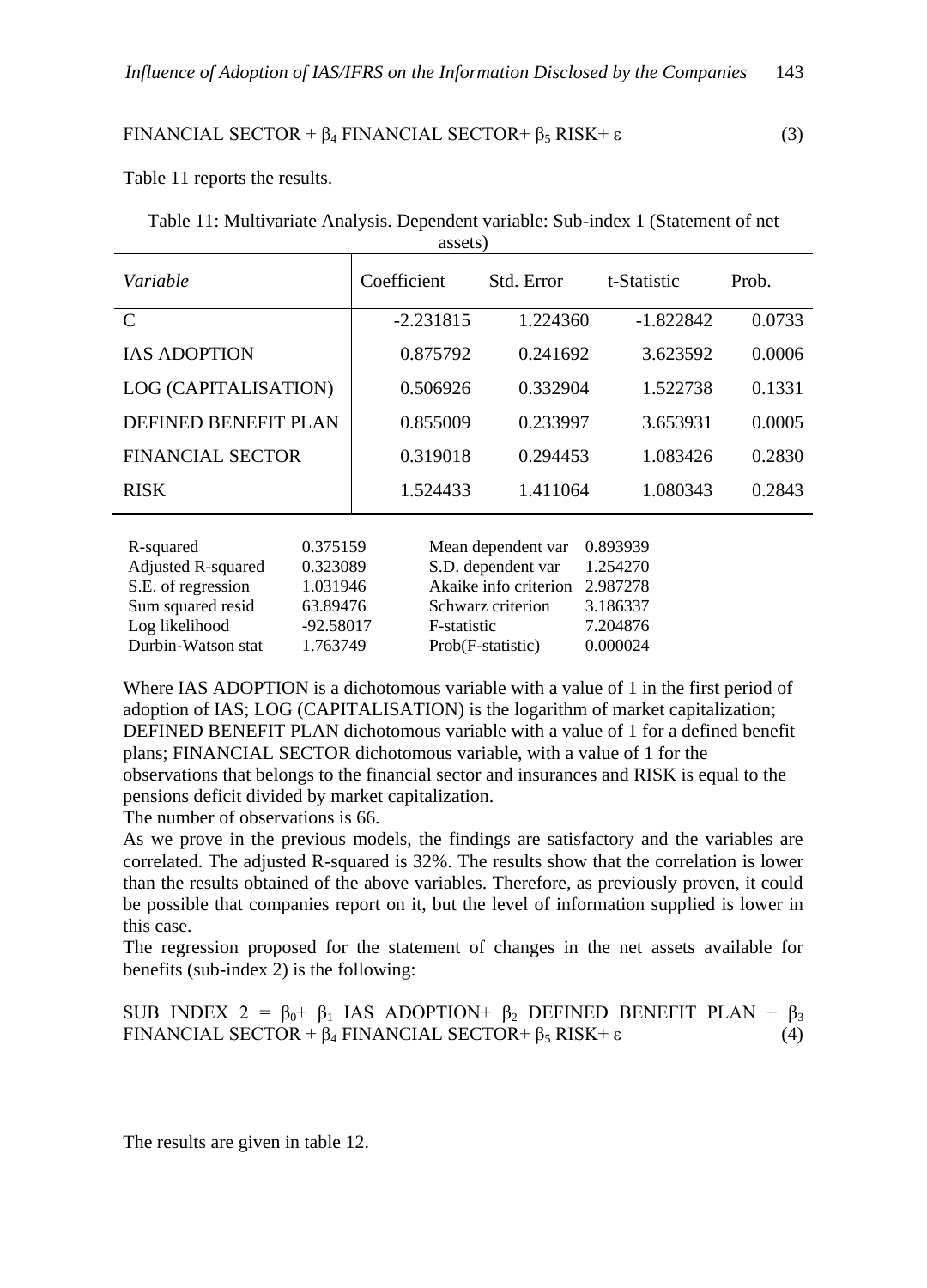| Variable                                                                                     |                                                             | Coefficient | Std. Error                                                                                            | t-Statistic                                              | Prob.  |  |  |
|----------------------------------------------------------------------------------------------|-------------------------------------------------------------|-------------|-------------------------------------------------------------------------------------------------------|----------------------------------------------------------|--------|--|--|
| $\mathbf C$                                                                                  |                                                             | $-3.832197$ | 1.668950                                                                                              | $-2.296172$                                              | 0.0252 |  |  |
| <b>IAS ADOPTION</b>                                                                          |                                                             | 1.167461    | 0.351462                                                                                              | 3.321728                                                 | 0.0015 |  |  |
| LOG (CAPITALISATION)                                                                         |                                                             | 0.947273    | 0.446324                                                                                              | 2.122389                                                 | 0.0379 |  |  |
| DEFINED BENEFIT PLAN                                                                         |                                                             | 1.325856    | 0.312350                                                                                              | 4.244774                                                 | 0.0001 |  |  |
| <b>FINANCIAL SECTOR</b>                                                                      |                                                             | 0.884812    | 0.650505                                                                                              | 1.360193                                                 | 0.1789 |  |  |
| <b>RISK</b>                                                                                  |                                                             | 3.643028    | 2.435567                                                                                              | 1.495762                                                 | 0.1400 |  |  |
| R-squared<br>Adjusted R-squared<br>S.E. of regression<br>Sum squared resid<br>Log likelihood | 0.447173<br>0.401104<br>1.513658<br>137.4696<br>$-117.8636$ |             | Mean dependent var<br>S.D. dependent var<br>Akaike info criterion<br>Schwarz criterion<br>F-statistic | 1.666667<br>1.955925<br>3.753443<br>3.952503<br>9.706619 |        |  |  |

Table 12: Multivariate Analysis. Dependent variable: Sub-index 2 (Statement of changes in net assets available for benefits)

Where IAS ADOPTION is a dichotomous variable with a value of 1 in the first period of adoption of IAS; LOG (CAPITALISATION) is the logarithm of market capitalization; DEFINED BENEFIT PLAN dichotomous variable with a value of 1 for a defined benefit plans; FINANCIAL SECTOR dichotomous variable, with a value of 1 for the observations that belongs to the financial sector and insurances and RISK is equal to the pensions deficit divided by market capitalization.

Durbin-Watson stat 1.985134 Prob(F-statistic) 0.000001

The number of observations is 66.

Where the adjusted R-squared is equal to 40%, and all variables are positively correlated. In this case, the model is also explanatory. Thus, the information about the statement of changes in the net assets available for benefits increases when the variables selected increase as well.

The next regression analyses the relationship between the variable description of the plan and independent variables selected. The regression form is the following:

SUB INDEX  $3 = \beta_0 + \beta_1$  IAS ADOPTION+  $\beta_2$  DEFINED BENEFIT PLAN +  $\beta_3$ FINANCIAL SECTOR +  $\beta_4$  FINANCIAL SECTOR +  $\beta_5$  RISK +  $\varepsilon$  (5)

Table 13 shows the results of the model.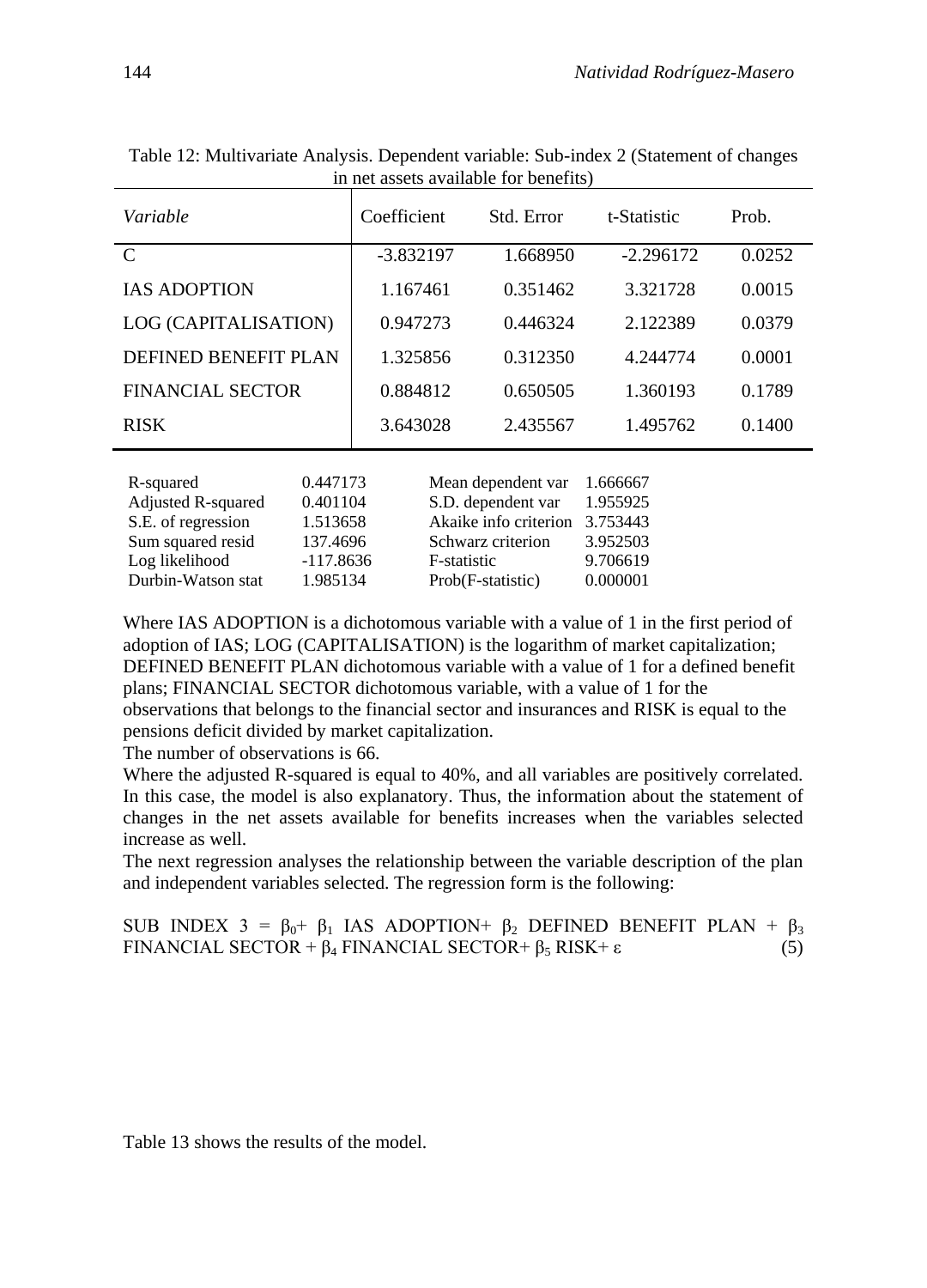| piail)                                                                                                             |                                                                         |             |                                                                                                                            |                                                                      |        |  |  |  |
|--------------------------------------------------------------------------------------------------------------------|-------------------------------------------------------------------------|-------------|----------------------------------------------------------------------------------------------------------------------------|----------------------------------------------------------------------|--------|--|--|--|
| Variable                                                                                                           |                                                                         | Coefficient | Std. Error                                                                                                                 | t-Statistic                                                          | Prob.  |  |  |  |
| C                                                                                                                  |                                                                         | $-3.163089$ | 1.517060                                                                                                                   | $-2.085013$                                                          | 0.0413 |  |  |  |
| <b>IAS ADOPTION</b>                                                                                                |                                                                         | 0.300905    | 0.291092                                                                                                                   | 1.033711                                                             | 0.3054 |  |  |  |
| LOG (CAPITALISATION)                                                                                               |                                                                         | 0.956535    | 0.397276                                                                                                                   | 2.407736                                                             | 0.0191 |  |  |  |
| DEFINED BENEFIT PLAN                                                                                               |                                                                         | 1.998835    | 0.369138                                                                                                                   | 5.414874                                                             | 0.0000 |  |  |  |
| <b>FINANCIAL SECTOR</b>                                                                                            |                                                                         | 0.256055    | 0.265126                                                                                                                   | 0.965788                                                             | 0.3380 |  |  |  |
| <b>RISK</b>                                                                                                        |                                                                         | $-0.384526$ | 1.531947                                                                                                                   | $-0.251005$                                                          | 0.8027 |  |  |  |
| R-squared<br>Adjusted R-squared<br>S.E. of regression<br>Sum squared resid<br>Log likelihood<br>Durbin-Watson stat | 0.478540<br>0.435085<br>1.221834<br>89.57266<br>$-103.7280$<br>1.264236 |             | Mean dependent var<br>S.D. dependent var<br>Akaike info criterion<br>Schwarz criterion<br>F-statistic<br>Prob(F-statistic) | 2.136364<br>1.625625<br>3.325091<br>3.524150<br>11.01230<br>0.000000 |        |  |  |  |

Table 13: Multivariate Analysis. Dependent variable: Sub-index 3 (Description of the plan)

Where IAS ADOPTION is a dichotomous variable with a value of 1 in the first period of adoption of IAS; LOG (CAPITALISATION) is the logarithm of market capitalization; DEFINED BENEFIT PLAN dichotomous variable with a value of 1 for a defined benefit plans; FINANCIAL SECTOR dichotomous variable, with a value of 1 for the observations that belongs to the financial sector and insurances and RISK is equal to the pensions deficit divided by market capitalization.

The number of observations is 66..

Where it can be proven that the description of the plan depends positively on the independent variables. The adjusted R-squared is equal to 43%, and most of the variables are positively correlated. In this case, the model is also explanatory. However, there is an exception with the risk variable. With an increased risk, there was a drop of description of the plan.

The last regression model presents the relationship between the actuarial data information and the rest of the independent variables:

SUB INDEX  $4 = \beta_0 + \beta_1$  IAS ADOPTION+  $\beta_2$  DEFINED BENEFIT PLAN +  $\beta_3$ FINANCIAL SECTOR +  $\beta_4$  FINANCIAL SECTOR +  $\beta_5$  RISK +  $\varepsilon$  (6)

The results are given in table 14.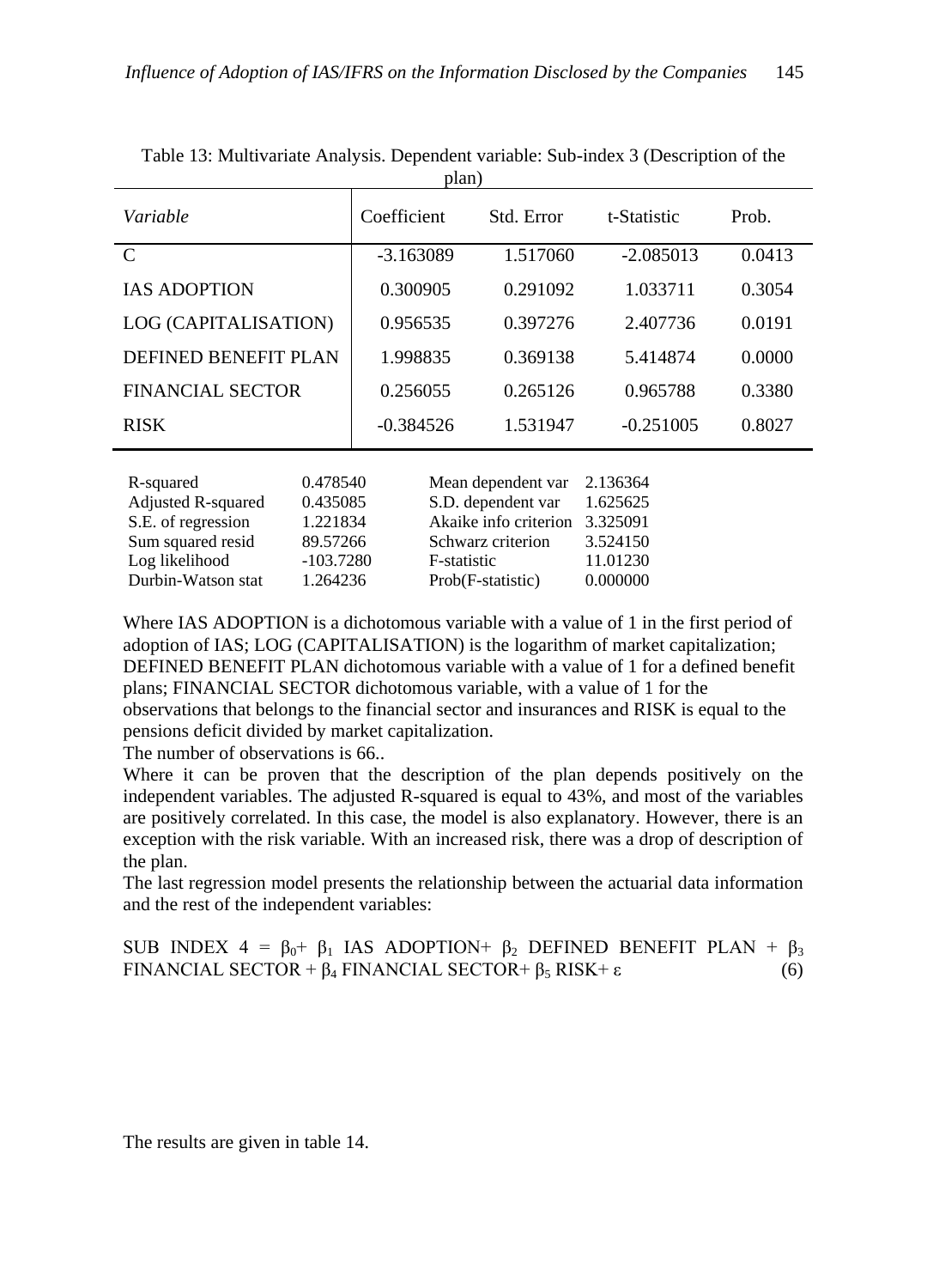| Variable                                                | Coefficient | Std. Error | t-Statistic | Prob.  |  |  |
|---------------------------------------------------------|-------------|------------|-------------|--------|--|--|
| C                                                       | $-3.307532$ | 0.985288   | $-3.356920$ | 0.0014 |  |  |
| <b>IAS ADOPTION</b>                                     | 0.787800    | 0.198969   | 3.959407    | 0.0002 |  |  |
| LOG (CAPITALISATION)                                    | 0.818124    | 0.272733   | 2.999726    | 0.0039 |  |  |
| DEFINED BENEFIT PLAN                                    | 1.070140    | 0.200698   | 5.332086    | 0.0000 |  |  |
| <b>FINANCIAL SECTOR</b>                                 | 0.461141    | 0.291963   | 1.579449    | 0.1195 |  |  |
| <b>RISK</b>                                             | 2.798028    | 1.493628   | 1.873310    | 0.0659 |  |  |
| 0.603483<br>Mean dependent var<br>1.196970<br>R-squared |             |            |             |        |  |  |

Table 14: Multivariate Analysis. Dependent variable: Sub-index 4 (Actuarial data)

| R-squared          | 0.603483    | Mean dependent var    | 1.196970 |
|--------------------|-------------|-----------------------|----------|
| Adjusted R-squared | 0.570440    | S.D. dependent var    | 1.255385 |
| S.E. of regression | 0.822789    | Akaike info criterion | 2.534275 |
| Sum squared resid  | 40.61895    | Schwarz criterion     | 2.733335 |
| Log likelihood     | $-77.63108$ | F-statistic           | 18.26353 |
| Durbin-Watson stat | 2.064154    | Prob(F-statistic)     | 0.000000 |

Where IAS ADOPTION is a dichotomous variable with a value of 1 in the first period of adoption of IAS; LOG (CAPITALISATION) is the logarithm of market capitalisation; DEFINED BENEFIT PLAN dichotomous variable with a value of 1 for a defined benefit plans; FINANCIAL SECTOR dichotomous variable, with a value of 1 for the

observations that belongs to the financial sector and insurances and RISK is equal to the pensions deficit divided by market capitalisation.

The number of observations is 66.

In this case the adjusted R-squared is 57%, and all variables are highly correlated. It is interesting to note the importance of the relationship between the actuarial data and the risk with a coefficient of 2.79. The main reason for this relationship is the increase in the information supply in the case of a high level of risk.

Finally, table 15 presents the correlation matrix to prove the level of correlation between the variables selected. All the variables selected are positively associated and highly correlated. Therefore, the models selected are significant.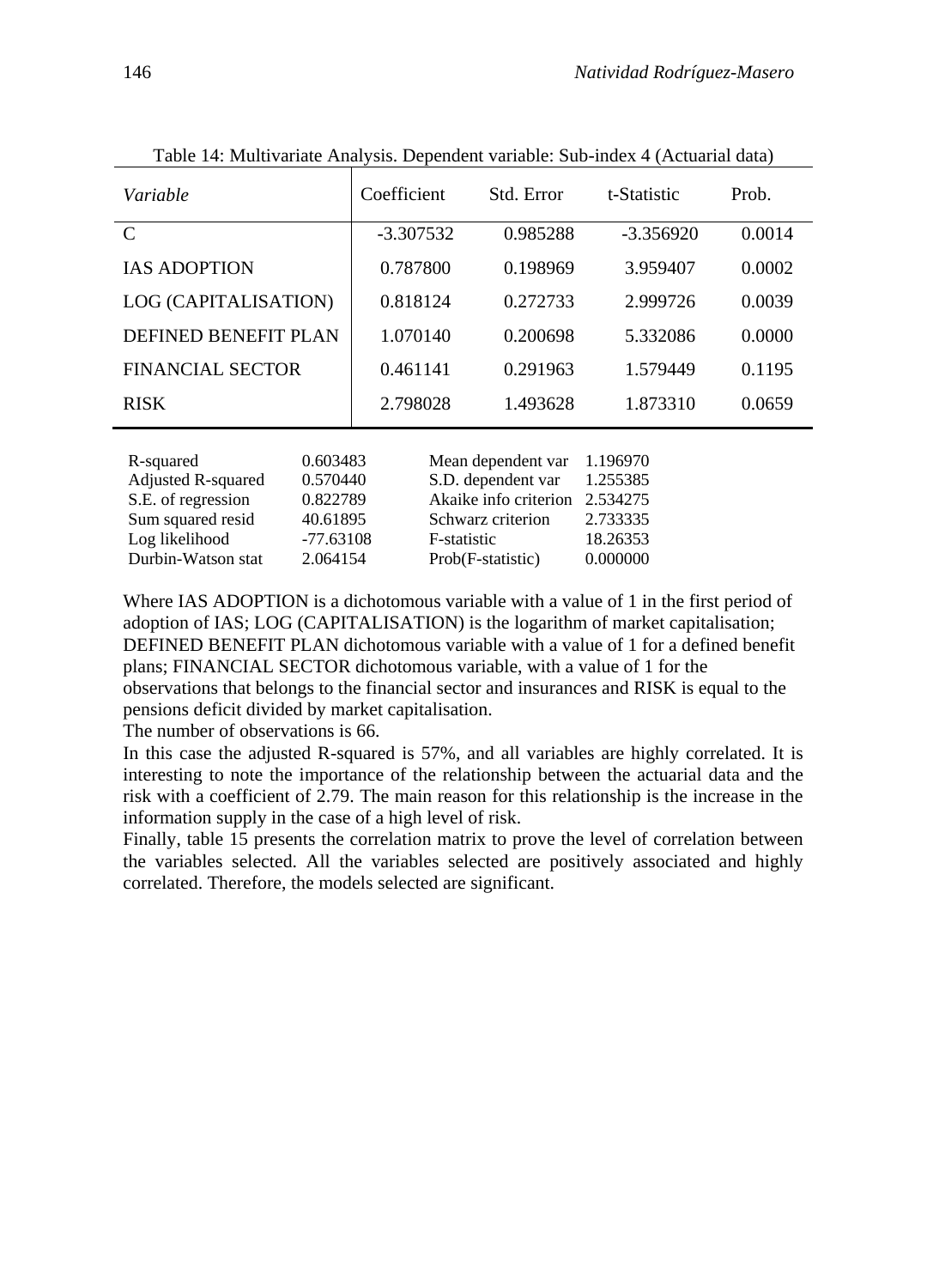| Table 15: Correlation matrix.                                                          |             |              |                                            |                                                                                     |                                             |                                 |  |
|----------------------------------------------------------------------------------------|-------------|--------------|--------------------------------------------|-------------------------------------------------------------------------------------|---------------------------------------------|---------------------------------|--|
| Rho de Spearman                                                                        | Extent      | Global Index | Sub-index 1<br>(Statement of net<br>asset) | Sub-index 2<br>(Statement of<br>changes in net<br>assets available<br>for benefits) | Sub-index 3<br>(Description of<br>the plan) | Sub-index 4<br>(Actuarial Data) |  |
| Extent                                                                                 | 1,000       |              |                                            |                                                                                     |                                             |                                 |  |
| Global Index                                                                           | $,898^{**}$ | 1,000        |                                            |                                                                                     |                                             |                                 |  |
| Sub-index 1<br>(Statement of net asset)                                                | $,769***$   | $,887^{**}$  | 1,000                                      |                                                                                     |                                             |                                 |  |
| Sub-index 2<br>(Statement of changes in<br>available<br>for<br>net assets<br>benefits) | $,835***$   | $,921$ **    | $,804***$                                  | 1,000                                                                               |                                             |                                 |  |
| Sub-index 3<br>(Description of the plan)                                               | $,742**$    | $,839***$    | $,639$ **                                  | $,665***$                                                                           | 1,000                                       |                                 |  |
| Sub-index 4<br>(Actuarial Data)                                                        | $,832***$   | $,895***$    | ,847**                                     | $,805***$                                                                           | $,679$ **                                   | 1,000                           |  |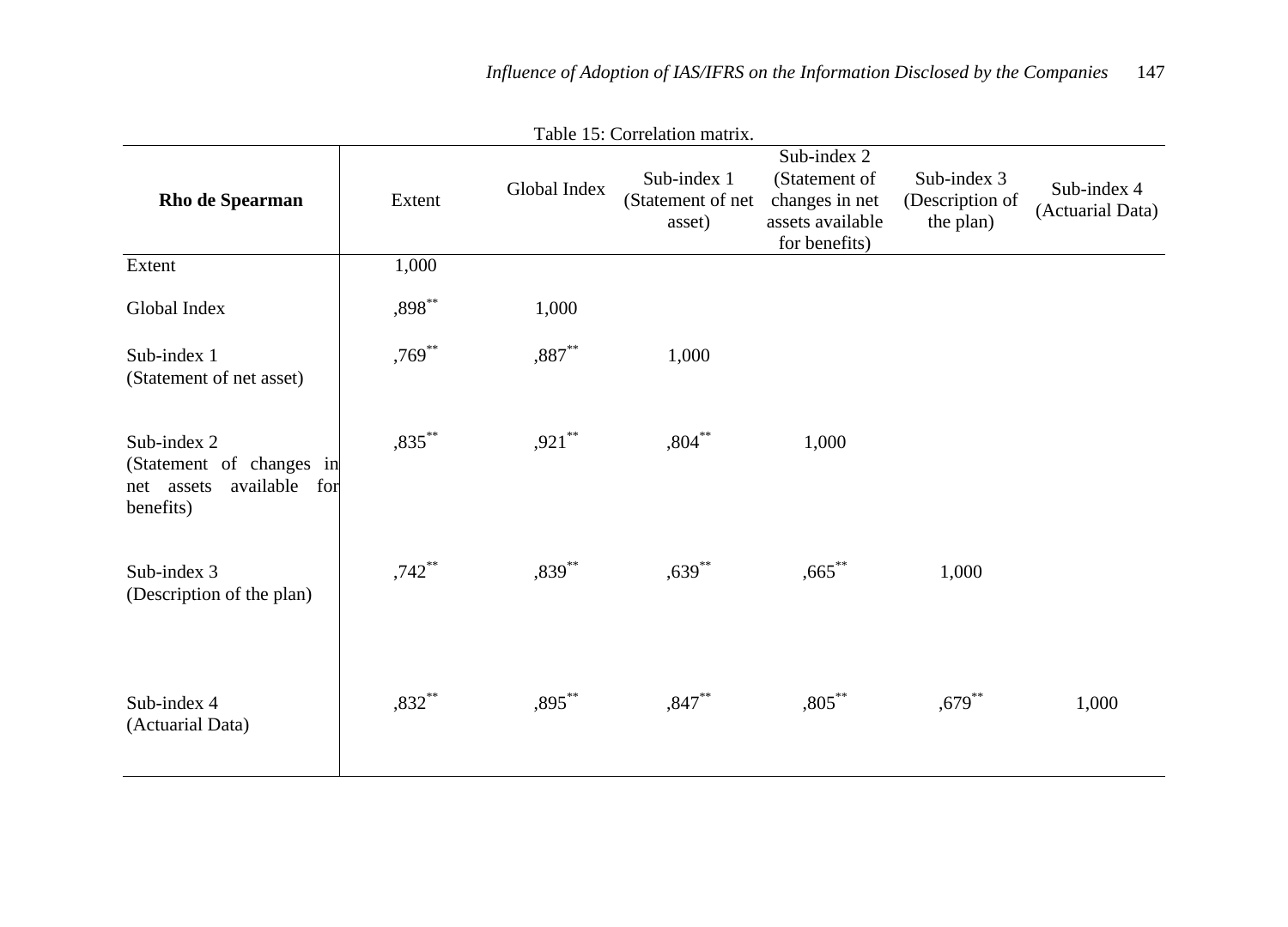#### 148 *Natividad Rodríguez-Masero*

Table 16 summarizes the results obtained with the regressions models calculated, and it confirms our results.

| Sing           | Model 1       | Model 2       | Model 3       | Model 4       | Modelo 5      | Model 6                                                                         |
|----------------|---------------|---------------|---------------|---------------|---------------|---------------------------------------------------------------------------------|
|                | extent        | Global index  | Sub-index 1   | Sub-index 2   | Sub-index 3   | Sub-index 4                                                                     |
| $\overline{?}$ | $-4,579112$   | $-12,53463$   | $-2.231815$   | $-3,832197$   | $-3,163089$   | $-3,307532$                                                                     |
|                | $(-3,621083)$ | $(-2.910919)$ | $(-1,822842)$ | $(-3,832197)$ | $(-2,085013)$ | $(-3,356920)$                                                                   |
| $+$            | $0,720752**$  | 3,131957**    | $0,875792**$  | $1,167461$ ** | 0,300905      | 0,787800**                                                                      |
|                | (2,956838)    | (3,897320)    | (3,623592)    | (1,167461)    | (1,033711)    | (3,959407)                                                                      |
| $+$            | 1,194776 **   | 3,228857 **   | 0,506926      | $0,47273*$    | $0,956535*$   | $0,818124**$                                                                    |
|                | (3,426336)    | (2,833330)    | (1,522738)    | (0,947273)    | (2,407736)    | (2,999726)                                                                      |
| $+$            | 0,997491**    | 5,249840 **   | $0,855009$ ** | 1,325856 **   | 1,998835**    | $1,070140**$                                                                    |
|                | (4,681628)    | (5,945204)    | (3,653931)    | (1,325856)    | (5,414874)    | (5,332086)                                                                      |
| $+$            | 0,548175      | 1,921026      | 0,319018      | 0,884812      | 0,256055      | 0,461141                                                                        |
|                | (1,404590)    | (1,796030)    | (1,083426)    | (0,884812)    | (0,965788)    | (1.579449)                                                                      |
| $+$            | 3,142775      | 7,580962      | 1,524433      | 3,643028      | $-0,384526$   | 2,798028                                                                        |
|                | (1,686390)    | (1,561276)    | (1,080343)    | (3,643028)    | $(-0,251005)$ | (1,873310)                                                                      |
|                |               |               |               |               |               | 0,570440                                                                        |
|                |               | 0,509289      | 0,554234      | 0,323089      | 0,401104      | Table 16: Multivariate Analysis. Comparative results for the models<br>0,435085 |

Table 15 presents the results from the six regression models selected, where IAS ADOPTION is a dichotomous variable with a value of 1 in the first period of adoption of IAS; LOG (CAPITALISATION) is the logarithm of market capitalization; DEFINED BENEFIT PLAN dichotomous variable with a value of 1 for a defined benefit plans; FINANCIAL SECTOR dichotomous variable, with a value of 1 for the observations that belongs to the financial sector and insurances; RISK is equal to the pensions deficit divided by market capitalization. \*p  $< 0.05$ ; \*\*p $< 0.01$ .

The number of observations: 66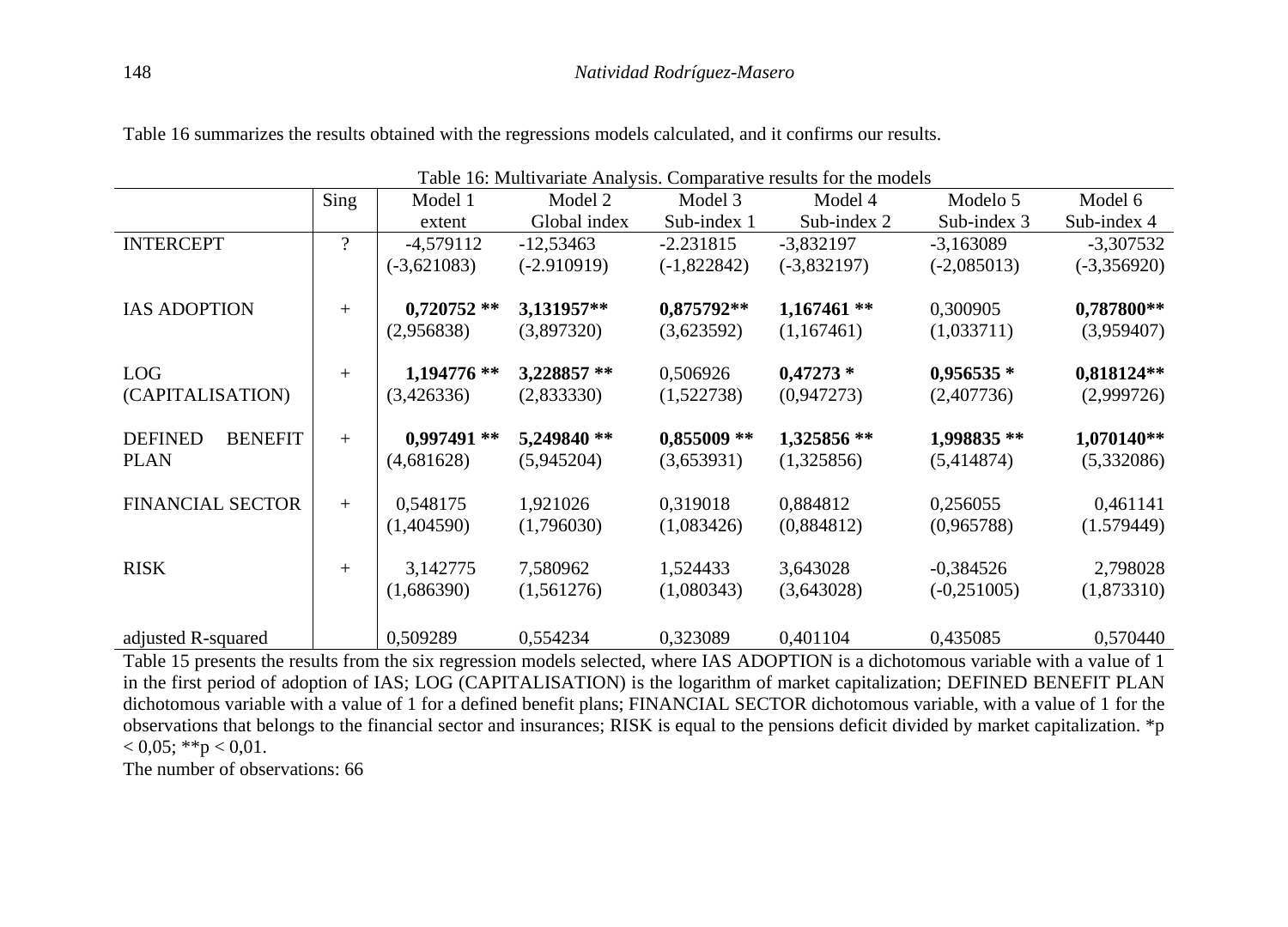The findings of the multivariate analysis confirm that the decision to adopt IAS, the market capitalization, the type of plan, the characteristic of belonging to the financial sector and the level of risk can positively affect the information disclosed by the company.

Therefore, the multivariate analysis shows that after controlling size, sector and the existence of post-employment obligations, the disclosure quality and extent are both positively associated with the enforcement of the accounting regulation.

## **5 Conclusions**

This work has empirically analyzed the information supplied on pension funds by the companies that are on the IBEX 35 index. This work is exploratory, given the absence of other works on adoption of IAS on pension funds. If the literature is growing on the adoption of IAS in different aspects (Ali 2005), it is, however, scarce related to pension funds. Moreover, one should bear in mind the growing interest in pension funds by companies and by the accounting regulation.

Accounting regulation in Spain has been sparse and scarce since the Accounting Plan of 1990. This Plan established the content on pension funds by Spanish companies in the annual financial reports, that, in a summary, should include the following: the accounting criteria to register the funds, a general description of the method of calculation and estimation of the different risks covered by the fund and a description of the evolution of the paragraph on pension funds and similar liabilities.

One particular point to note is that the Spanish Securities and Exchange Commission, the Spanish Institute of Accounting and Auditing and the different adaptations of the Accounting Plan of 1990 have not augmented the information to be supplied by the companies on pension funds.

The irruption of the IAS/IFRS was not achieved in a hurried way. In 2002, the EC supplied rules on this issue. However, the information required by the IAS/IFRS on pension funds is higher than the Spanish regulation suggested. Thus, the effort involved in supplying information on pension funds is higher.

By using content analysis, a test was performed of some of the features of the disclosure level and the decision to disclose, the character of the information, the type of pension funds and the information on accounting policies. The use of a disclosure index allowed for analyzing the level of general disclosure and some requirements at the international regulation, such as the statement of net assets available, the statement of changes in net assets available, the description of the plan and the actuarial information.

The empirical results show, at a descriptive level, that the companies have supplied more information on pension funds after the irruption of the IAS/IFRS and that those that supplied information before have increased their information. Thus, the information characterized has been increased by 15%. In the same vein, the number of pages dedicated to pension funds has been increased by approximately 100%. Additionally, there is a growing number and type of pension funds assumed by the companies (from 29 to 40). Finally, the disclosure of the information on accounting policies has increased by 29% from 2004 to 2005.

On the disclosure level, as IAS 26 requires, it can be established that in general terms, the disclosure of pension funds has increased by 85%. Specifically, the information on the statement of net assets available (items 1-5) has been fulfilled by the companies that offer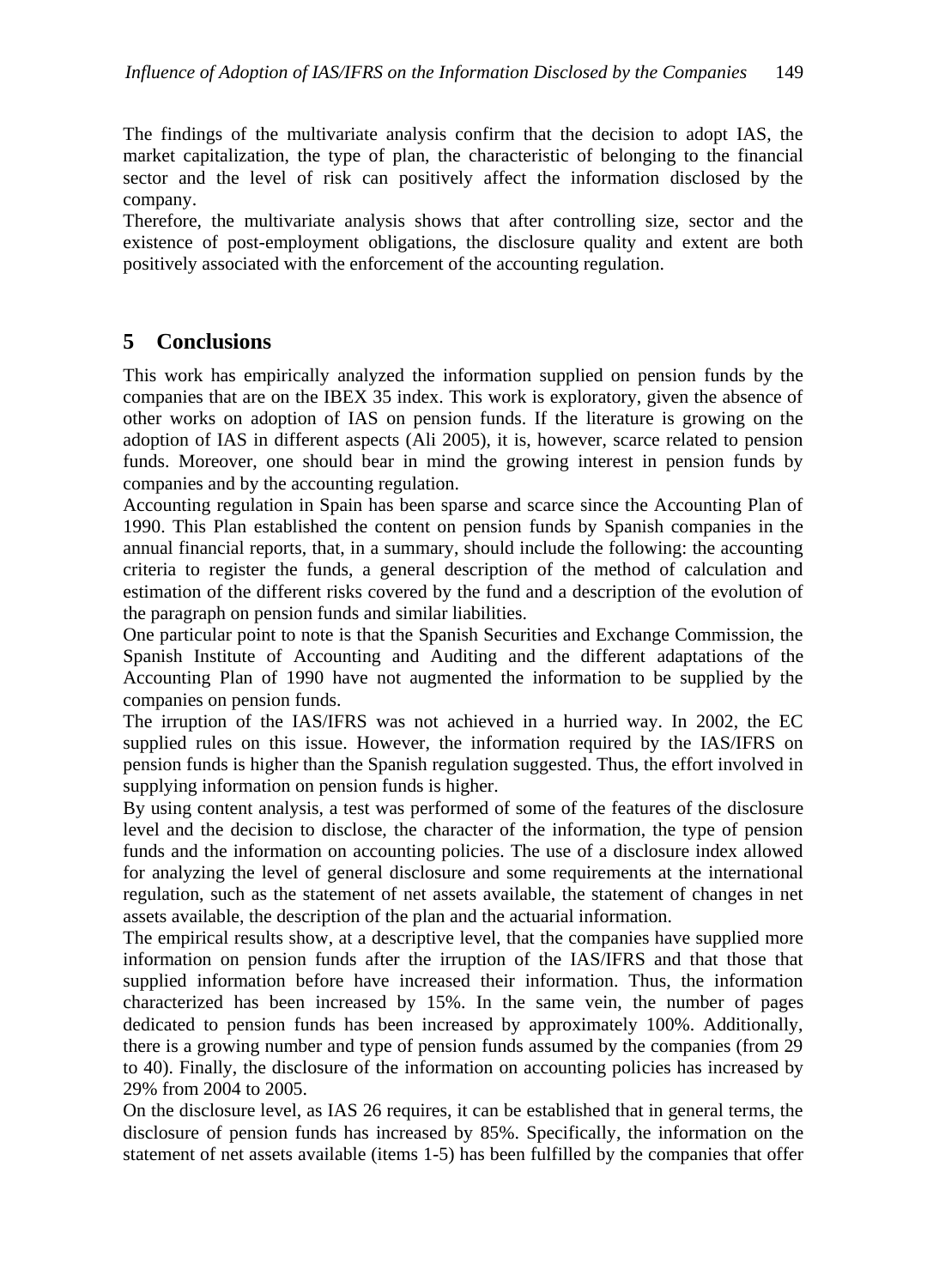information of this type. Consequently, the information on the statement of changes in net assets available, valued by the item 6-16, has grown 120%. The description of the fund and the effects of changes on it (items 17-26) have increased to 22%. Finally, the actuarial information on pension funds (items 27-29) increased from 0.23 to 0.48 (this information has been increased by approximately 108%).

The results of the statistical tests show that there are significant differences in the disclosure of information between 2004 and 2005 regarding the decision to disclose, the character of the information, the extent of this information and the accounting policies supplied. Additionally, there are significant differences in the disclosure index as well as in the different sub-indexes. Moreover, it has been shown that the size of the company has a positive and significant relationship on the level of fulfilling the information required by the IAS 26. It is interesting to note that the differences between the banking and insurance sector and the rest of sectors decrease when the companies have to follow the IAS/IFRS.

The multivariate analysis show that after controlling for size, sector and the existence of post-employment obligations, the disclosure quality and extent are positively associated with the enforcement of the accounting regulation.

Although the results shed light on the disclosure of pension funds, one must bear in mind some limitations. First, even though the sample of companies can be representative, it is not the total population of companies subjected to IAS/IFRS. Thus, in future works, the sample should be expanded to include all of the companies in the General Index of the Madrid Stock Exchange. Similarly, a test is needed on the influence of other contextual and corporative variables, far from the regulating pressure, with the intent of testing the efficiency of the accounting regulations.

**ACKNOWLEDGEMENTS:** We would like to thank the Regional Government of Andalusia (Project "Information, Environment and Organizational Change" (SEJ111)) and the Spanish Ministry of Education and Science (Project "Accounting as a social and institutional practice" (SEJ 2005 - 01913 – ECON) for their financial support

#### **References**

- [1] Ahmed, K and Courtis, J., Associations between corporate characteristics and disclosure levels in annual reports: a meta-analysis. *The British Accounting Review*. **31 (1)**, (1999), 35-61.
- [2] Ali, M. J., A synthesis of empirical research on international accounting harmonization and compliance with international financial reporting standards. *Journal of Accounting Literature*, **24**, (2005), 152.
- [3] Beattle, V., Mcinnesb, B. and Fearnley, S., A methodology for analysing and evaluating narratives in annual reports: a comprehensive descriptive profile and metrics for disclosure quality attributes. *Accounting Forum,* **28 (3)**, (2004), 205-236.
- [4] Fundación de Estudios Financieros (FEF), *Estudios sobre los efectos de la aplicación de las normas contables del IASB a los sectores cotizados de la Bolsa Española*. Sánchez Fernández de Valderrama, J.L (Editor). Papeles de la FEF nº 3, Madrid, (2003)
- [5] Fundación de Estudios Financieros (FEF), *[Pensiones y Ahorro a largo plazo: un](http://www.fef.es/z_contenido/papeles_9.pdf)  [viejo problema en busca de nuevas soluciones](http://www.fef.es/z_contenido/papeles_9.pdf)*. Papeles de la FEF nº 9, Madrid, 2005.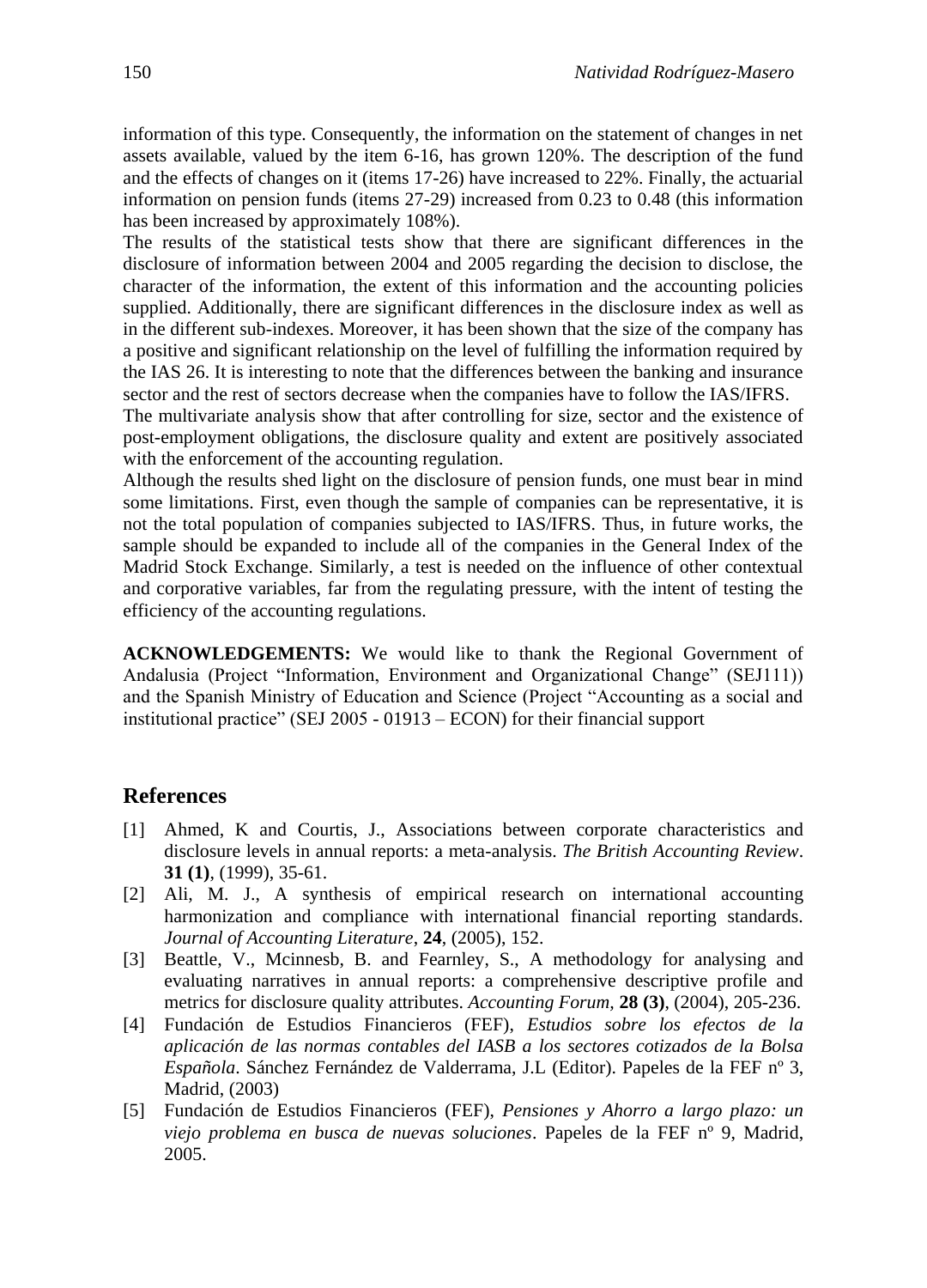- [6] García, M., and Zorio, A., Características de las empresas europeas que aplican las normas del IASC: Evidencia empírica de cara al debate regulador en la nueva fase de armonización contable, *Revista Española de Financiación y Contabilidad*, **XXXI (111)**, (2002), 75-110.
- [7] Giner, B., The influence of company characteristics and accounting regulation on information disclosed by Spanish firms', *The European Accounting Review*, **6 (1)**, (1997), 45-68.
- [8] González Navarro, E. and González Navarro, A. M., Compromisos por pensiones: Proceso de Exteriorización, *Partida Doble*, **145**, (2003), 26-39.
- [9] Jones, M.J. and Shomeaker, P.A., Accounting narratives: a review of empirical studies of content and readability, *Journal of Accounting Literature*, **13**, (1994) 142-84.
- [10] Krippendorff, K. *Metodología del análisis de contenido. Teoría y Práctica*. Paidós, Barcelona, 1990.
- [11] Kvaal, E. and Nobes, C., International differences in IFRS policy choice: a research note. *Accounting & Business Research*, **40 (2)**, (2012), 173-187.
- [12] Larson, R. and Street, D., Convergence with IFRS in an expanding Europe: progress and obstacles identified by large accounting firms' survey. *Journal of International Accounting, Auditing and Taxation,* **[13 \(2\)](http://www.sciencedirect.com/science?_ob=PublicationURL&_tockey=%23TOC%236564%232004%23999869997%23529490%23FLA%23&_cdi=6564&_pubType=J&_auth=y&_acct=C000033738&_version=1&_urlVersion=0&_userid=634743&md5=1675eaae10ee95446bc93eed30ac3748)**, (2004), 89-119
- [13] Marston, C.L. and Shrives, P.J., The use of disclosure indices in accounting research: a review article. *The British Accounting Review*, **23**, (1991), 195-210.
- [14] Nobes, C., Survival of International differences under IFRS: towards a research agenda. *Accounting & Business Research*, **36 (3)**, (2006) 233-245.
- [15] Pope, P.F. and McLeay, S.J., The European IFRS experiment: objectives, research challenges and some early evidence. *Accounting & Business Research*, **41 (3)**, (2011) .233-266.
- [16] Tua Pereda, J., La reforma del ordenamiento contable: Situación actual y algunas reflexiones. Ponencia V Jornada de Trabajo de ASEPUC "Investigación en Contabilidad Internacional. Normas Internacionales‖. ASEPUC, Madrid, (2005), 57-105.
- [17] Wallace, R. S. O., Naser, K. and Mora, A., ‗The Relationships Between the Comprehensiveness of Corporate Annual Reports and Firms Characteristics in Spain. *Accounting and Business Research*, **25 (97)**, (1994), 41-53.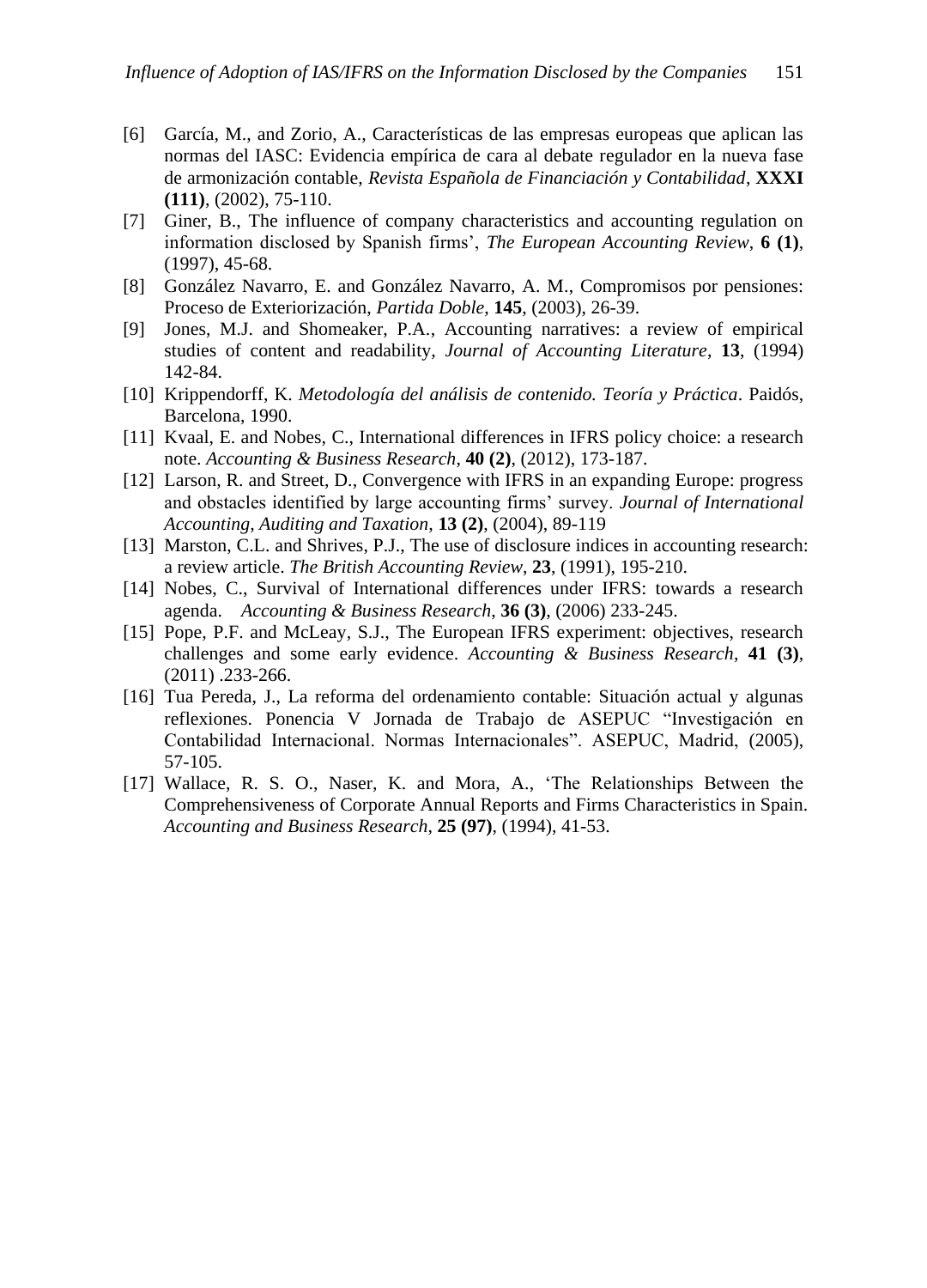## **Appendix**

### **A. IAS 26 dispositions**

"DEFINED CONTRIBUTION PLANS"

13. The report of a defined contribution plan should contain a statement of net assets available for benefits and a description of the funding policy.

14. Under a defined contribution plan, the amount of a participant's future benefits is determined by the contributions paid by the employer, the participant, or both, and the operating efficiency and investment earnings of the fund. An employer's obligation is usually discharged by contributions to the fund. An actuary's advice is not normally required although such advice is sometimes used to estimate future benefits that may be achievable based on present contributions and varying levels of future contributions and investment earnings.

15. The participants are interested in the activities of the plan because they directly affect the level of their future benefits. Participants are interested in knowing whether contributions have been received and proper control has been exercised to protect the rights of beneficiaries. An employer is interested in the efficient and fair operation of the plan.

16. The objective of reporting by a defined contribution plan is periodically to provide information about the plan and the performance of its investments. That objective is usually achieved by providing a report including the following:

(a) a description of significant activities for the period and the effect of any changes relating to the plan, and its membership and terms and conditions;

(b) statements reporting on the transactions and investment performance for the period and the financial position of the plan at the end of the period; and

(c) a description of the investment policies.

#### DEFINED BENEFIT PLANS

17. The report of a defined benefit plan should contain either:

(a) a statement that shows:

(i) the net assets available for benefits;

(ii) the actuarial present value of promised retirement benefits, distinguishing between vested benefits and non-vested benefits; and

(iii) the resulting excess or deficit; or

(b) a statement of net assets available for benefits including either:

(i) a note disclosing the actuarial present value of promised retirement benefits, distinguishing between vested benefits and non-vested benefits; or

(ii) a reference to this information in an accompanying actuarial report.

If an actuarial valuation has not been prepared at the date of the report, the most recent valuation should be used as a base and the date of the valuation disclosed.

18. For the purposes of paragraph 17, the actuarial present value of promised retirement benefits should be based on the benefits promised under the terms of the plan on service rendered to date using either current salary levels or projected salary levels with disclosure of the basis used. The effect of any changes in actuarial assumptions that have had a significant effect on the actuarial present value of promised retirement benefits should also be disclosed.

19. The report should explain the relationship between the actuarial present value of promised retirement benefits and the net assets available for benefits, and the policy for the funding of promised benefits.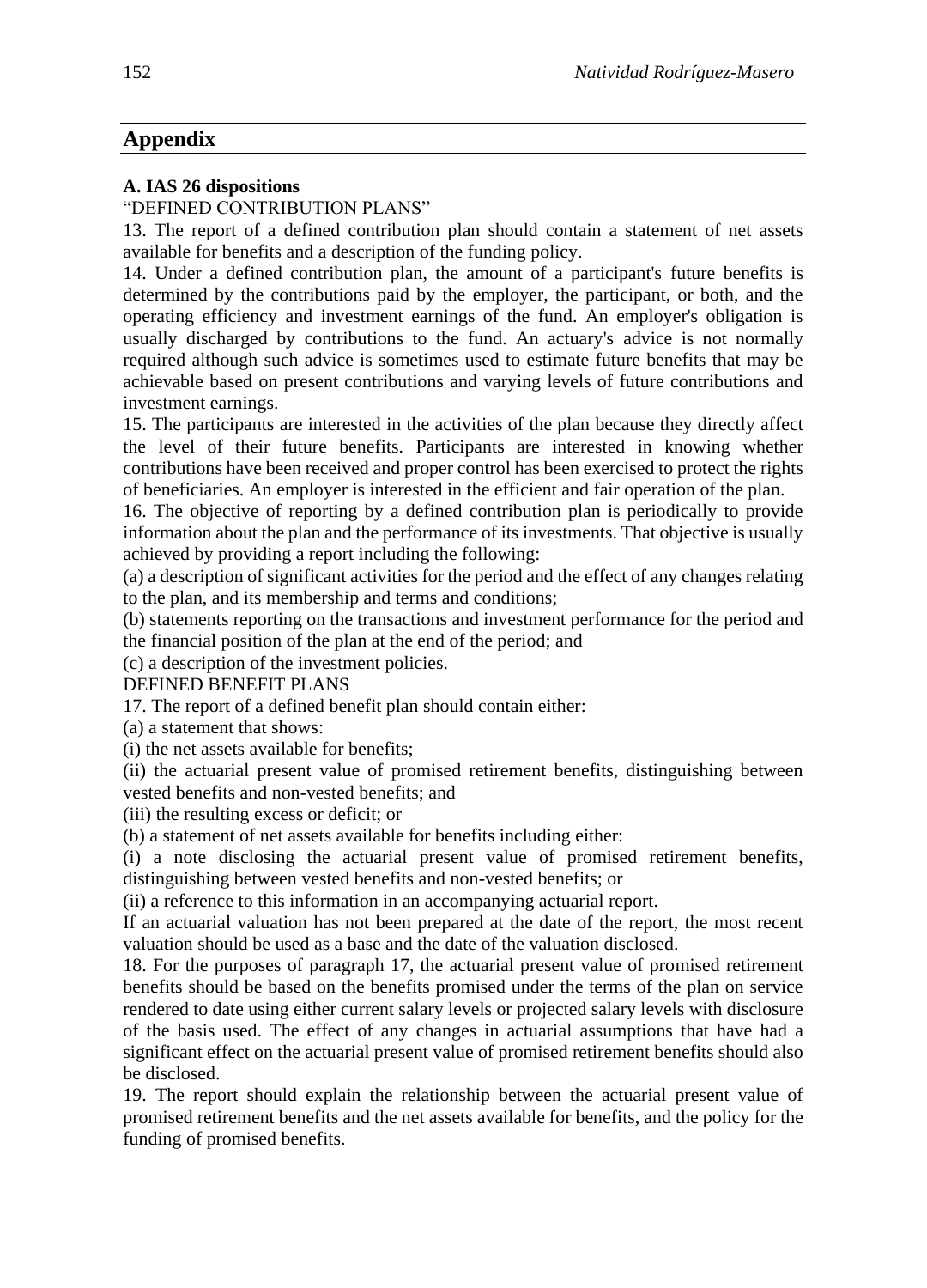20. Under a defined benefit plan, the payment of promised retirement benefits depends on the financial position of the plan and the ability of contributors to make future contributions to the plan as well as the investment performance and operating efficiency of the plan.

22. The objective of reporting by a defined benefit plan is periodically to provide information about the financial resources and activities of the plan that is useful in assessing the relationships between the accumulation of resources and plan benefits over time. This objective is usually achieved by providing a report including the following:

(a) a description of significant activities for the period and the effect of any changes relating to the plan, and its membership and terms and conditions;

(b) statements reporting on the transactions and investment performance for the period and the financial position of the plan at the end of the period;

(c) actuarial information either as part of the statements or by way of a separate report; and (d) a description of the investment policies.

Report content

28. For defined benefit plans, information is presented in one of the following formats which reflect different practices in the disclosure and presentation of actuarial information: (a) a statement is included in the report that shows the net assets available for benefits, the actuarial present value of promised retirement benefits, and the resulting excess or deficit. The report of the plan also contains statements of changes in net assets available for benefits and changes in the actuarial present value of promised retirement benefits. The report may include a separate actuary's report supporting the actuarial present value of promised retirement benefits;

(b) a report that includes a statement of net assets available for benefits and a statement of changes in net assets available for benefits. The actuarial present value of promised retirement benefits is disclosed in a note to the statements. The report may also include a report from an actuary supporting the actuarial present value of promised retirement benefits; and

(c) a report that includes a statement of net assets available for benefits and a statement of changes in net assets available for benefits with the actuarial present value of promised retirement benefits contained in a separate actuarial report.

In each format a trustees' report in the nature of a management or directors' report and an investment report may also accompany the statements.

29. Those in favour of the formats described in paragraphs 28(a) and 28(b) believe that the quantification of promised retirement benefits and other information provided under those approaches help users to assess the current status of the plan and the likelihood of the plan's obligations being met. They also believe that financial reports should be complete in themselves and not rely on accompanying statements. However, some believe that the format described in paragraph 28(a) could give the impression that a liability exists, whereas the actuarial present value of promised retirement benefits does not in their opinion have all the characteristics of a liability.

30. Those who favour the format described in paragraph 28(c) believe that the actuarial present value of promised retirement benefits should not be included in a statement of net assets available for benefits as in the format described in paragraph 28(a) or even be disclosed in a note as in 28(b), because it will be compared directly with plan assets and such a comparison may not be valid. They contend that actuaries do not necessarily compare actuarial present value of promised retirement benefits with market values of investments but may instead assess the present value of cash flows expected from the investments. Therefore, those in favour of this format believe that such a comparison is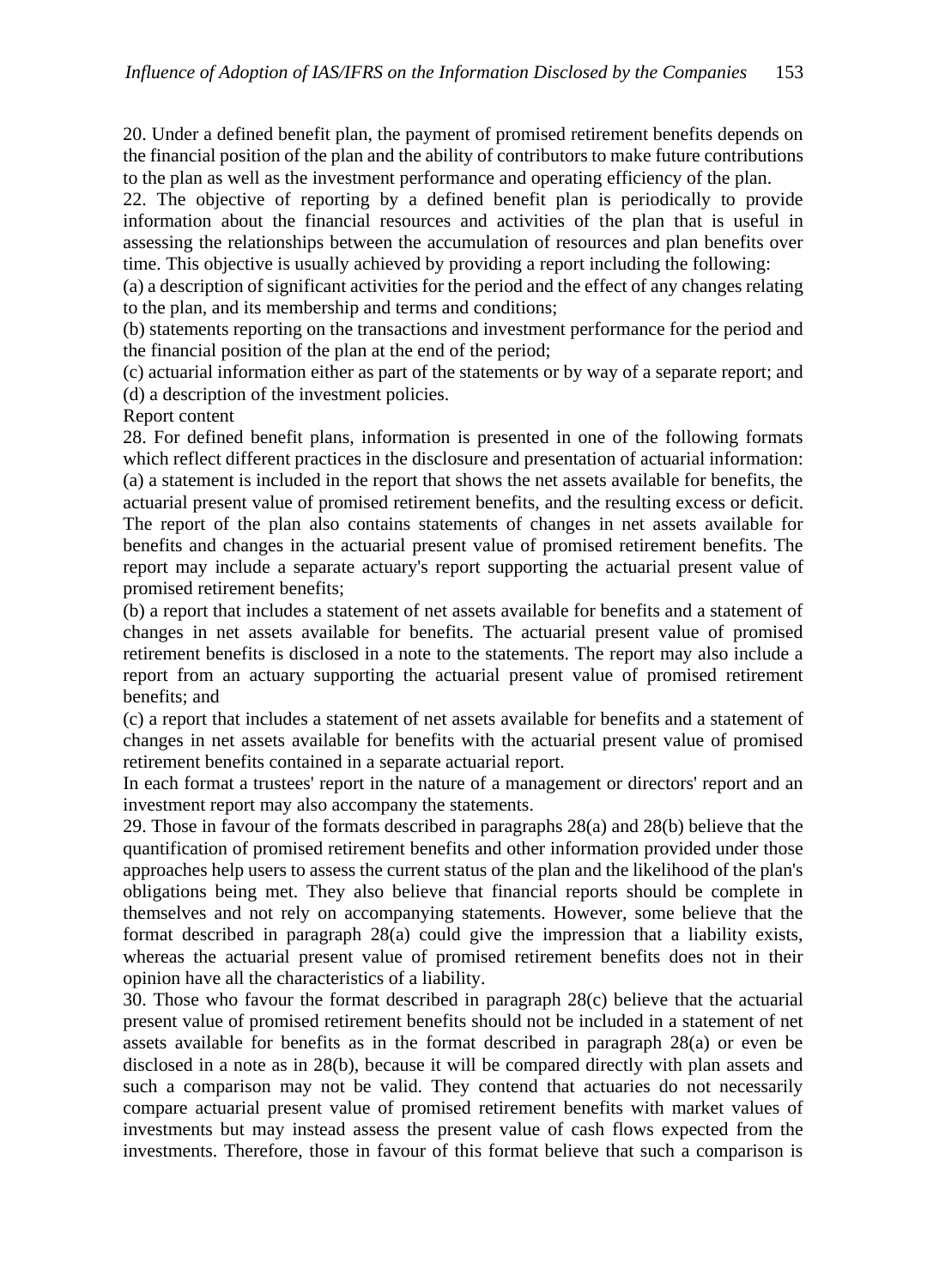unlikely to reflect the actuary's overall assessment of the plan and that it may be misunderstood. Also, some believe that, regardless of whether quantified, the information about promised retirement benefits should be contained solely in the separate actuarial report where a proper explanation can be provided.

31. This Standard accepts the views in favour of permitting disclosure of the information concerning promised retirement benefits in a separate actuarial report. It rejects arguments against the quantification of the actuarial present value of promised retirement benefits. Accordingly, the formats described in paragraphs 28(a) and 28(b) are considered acceptable under this Standard, as is the format described in paragraph 28(c) so long as the financial information contains a reference to, and is accompanied by, an actuarial report that includes the actuarial present value of promised retirement benefits.

#### ALL PLANS

Valuation of plan assets

32. Retirement benefit plan investments should be carried at fair value. In the case of marketable securities fair value is market value. Where plan investments are held for which an estimate of fair value is not possible disclosure should be made of the reason why fair value is not used.

33. In the case of marketable securities fair value is usually market value because this is considered the most useful measure of the securities at the report date and of the investment performance for the period. Those securities that have a fixed redemption value and that have been acquired to match the obligations of the plan, or specific parts thereof, may be carried at amounts based on their ultimate redemption value assuming a constant rate of return to maturity. Where plan investments are held for which an estimate of fair value is not possible, such as total ownership of an enterprise, disclosure is made of the reason why fair value is not used. To the extent that investments are carried at amounts other than market value or fair value, fair value is generally also disclosed. Assets used in the operations of the fund are accounted for in accordance with the applicable International Accounting Standards.

#### Disclosure

34. The report of a retirement benefit plan, whether defined benefit or defined contribution, should also contain the following information:

(a) a statement of changes in net assets available for benefits;

(b) a summary of significant accounting policies; and

(c) a description of the plan and the effect of any changes in the plan during the period.

35. Reports provided by retirement benefit plans include the following, if applicable:

(a) a statement of net assets available for benefits disclosing:

(i) assets at the end of the period suitably classified;

(ii) the basis of valuation of assets;

(iii) details of any single investment exceeding either 5 % of the net assets available for benefits or 5 % of any class or type of security;

(iv) details of any investment in the employer; and

(v) liabilities other than the actuarial present value of promised retirement benefits;

(b) a statement of changes in net assets available for benefits showing the following:

(i) employer contributions;

- (ii) employee contributions;
- (iii) investment income such as interest and dividends;

(iv) other income;